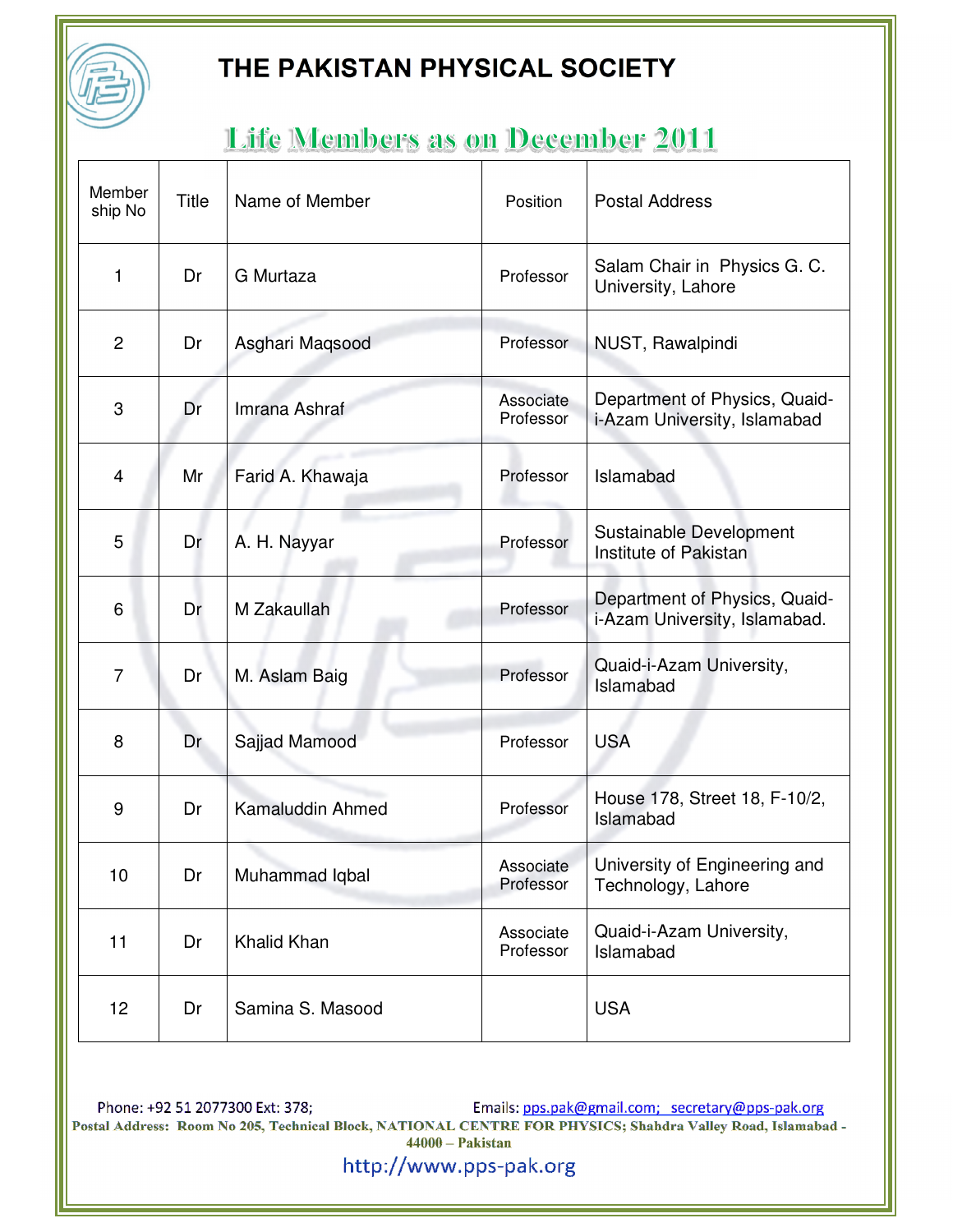| 13 | Dr | Fayyazuddin           | Professor                 | C/o National Centre of Physics<br>at Quaid-i-Azam University,<br>Islamabad                                                 |
|----|----|-----------------------|---------------------------|----------------------------------------------------------------------------------------------------------------------------|
| 14 | Dr | Riazuddin             | Professor                 | C/o National Centre of Physics<br>at Quaid-i-Azam University,<br>Islamabad                                                 |
| 15 | Dr | Arshad M. Mirza       | Professor                 | Department of Physics, Quaid-<br>i-Azam University, Islamabad                                                              |
| 16 | Dr | S. K. Hasanain        | Professor                 | Department of Physics, Quaid-<br>i-Azam University, Islamabad                                                              |
| 17 | Dr | Asghar Qadir          | Professor                 | D.G. CAMP, NUST E.M.E<br>College, Peshawar Road<br>Rawalpindi.                                                             |
| 18 | Dr | A. J. Hamdani         | Professor                 | H. No. 522, St. 46, G-10/4,<br>Islamabad                                                                                   |
| 19 | Dr | <b>Abdullah Sadiq</b> | Professor                 | Air University, PAF Complex<br>Sector E-9, Islamabad                                                                       |
| 20 | Dr | M. Anwar              | Professor                 | Ex. C.S.O. PAEC H# 51, St<br>#62, F- 10/3 Islamabad                                                                        |
| 21 | Dr | <b>Khalid Rashid</b>  | <b>Scientist</b>          | 473-B, St. 10, F-10/2,<br>Islamabad.                                                                                       |
| 22 | Dr | Nisar Ahmad           | Professor                 |                                                                                                                            |
| 23 | Dr | Sufian Aslam          | Associate<br>Professor    | Department of Physics, F. C.<br>College, Lahore                                                                            |
| 24 | Dr | Izhar-ul-Haq          | Professor                 | H. No. 355, St. 72, Sector G-<br>11/2, Islamabad                                                                           |
| 25 | Dr | C. A. Majeed          | Chief<br><b>Scientist</b> | H. No.417, F-Block Satellite<br>Town, Rawalpindi                                                                           |
| 26 | Dr | M. M. Qureshi         | <b>Director</b>           | Sec. Pak. Association of<br>History & Philosophy of<br>Sciences, Pakistan Academy<br>of Sciences, Sector G-5,<br>Islamabad |

Phone: +92 51 2077300 Ext: 378;<br>Postal Address: Room No 205, Technical Block, NATIONAL CENTRE FOR PHYSICS; Shahdra Valley Road, Islamabad -<br>44000 – Pakistan 44000 – Pakistan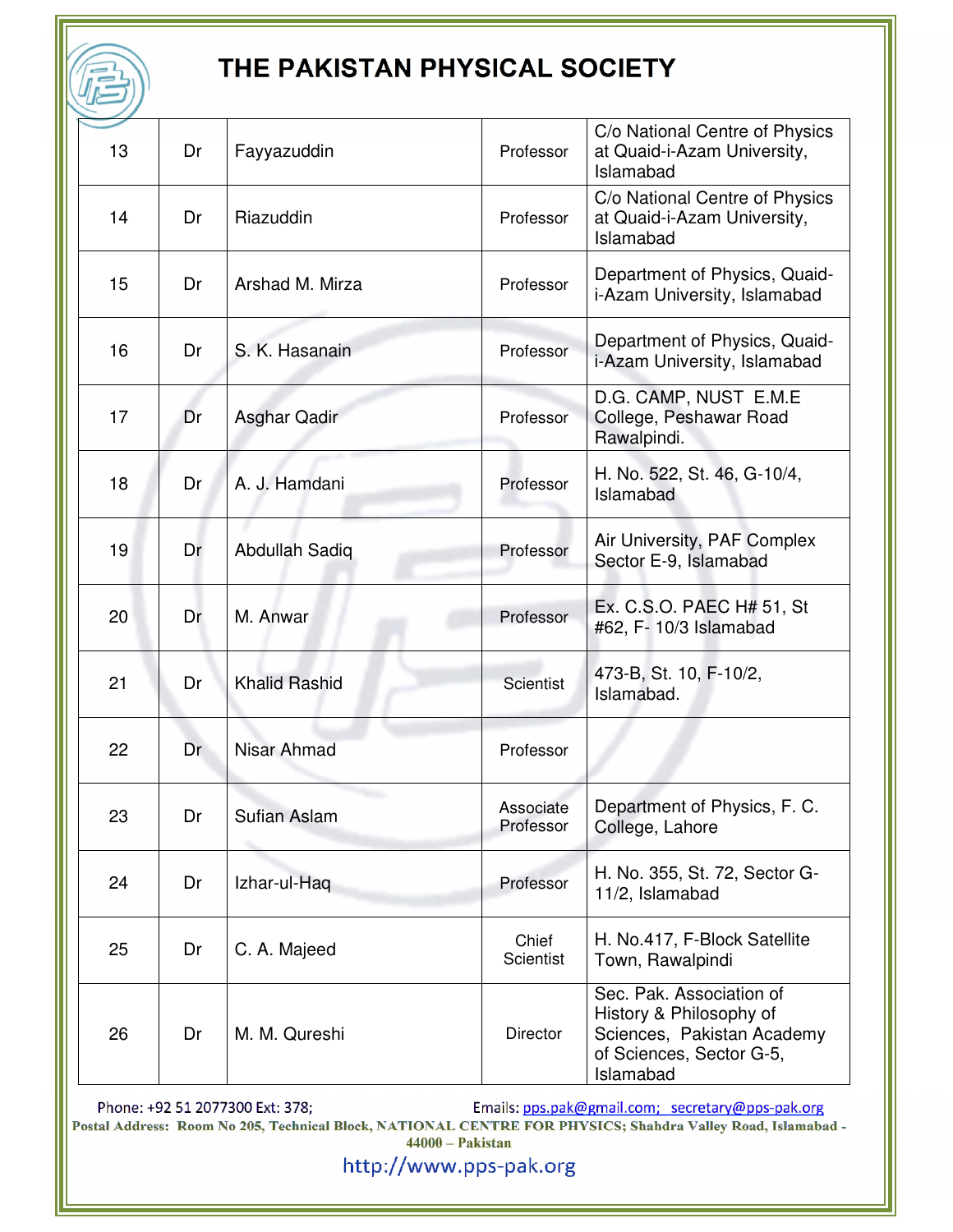| 27 | Dr | M. Zahid                | <b>Director</b>                     | <b>Director Optical Technologies</b><br>Air Weapon's Complex, E-5.<br>Officers Colony, Wah Cantt |
|----|----|-------------------------|-------------------------------------|--------------------------------------------------------------------------------------------------|
| 28 | Dr | Tariq Hasan Guilani     | Professor                           | Optics Lab, P.O. Box 1021,<br>Pakistan Atomic Energy<br>Commission, Islamabad                    |
| 29 | Dr | <b>Gul Feroz Tariq</b>  | Chief<br><b>Scientist</b>           | A. Q. Khan Research Labs.<br>P.O. Box 502, Rawalpindi                                            |
| 30 | Dr | Anwar-ul-Haq            | Director<br>General                 | P.O. B.# 139, KRL Rawalpindi                                                                     |
| 31 | Mr | K. M. Aurang Zaib       | Chief<br>Scientist                  | A. Q. Khan Research Labs.<br>P.O. Box 502, Rawalpindi                                            |
| 32 | Dr | Zafar Iqbal             | Deputy<br>Chief<br><b>Scientist</b> | A. Q. Khan Research Labs.<br>P.O. Box 502, Rawalpindi                                            |
| 33 | Dr | <b>Abdul Waheed</b>     | <b>Director</b>                     | 22-B, Sector 2, Khayaban-e-Sir<br>Syed, Rawalpindi                                               |
| 34 | Dr | <b>Tajammal Hussain</b> | <b>Director</b>                     | National Centre of Physics at<br>Quaid-I-Azam University,<br>Islamabad                           |
| 35 | Dr | Ijaz M. Ghauri          | Professor                           | Center for Advanced Studies in<br>Physics G. C. University,<br>Lahore                            |
| 36 | Dr | Abdul Rahim Ch.         | Professor                           | c/o Department of Space<br>Sciences, Old Campus, Punjab<br>University, Lahore                    |
| 37 | Dr | Shaukat Ali             | Professor                           | C/O Department of Physics,<br>Punjab University, Lahore.                                         |
|    |    | ahma                    | <b>Dire</b>                         |                                                                                                  |
| 39 | Dr | Muhammad Zakaria Butt   | Professor                           | C/o Department of Physics<br>University of Engineering and<br>Technology, Lahore                 |
| 40 | Dr | Hassan Amir Shah        | Professor                           | Department of Physics, G. C.<br>University, Lahore                                               |

Phone: +92 51 2077300 Ext: 378;<br>Postal Address: Room No 205, Technical Block, NATIONAL CENTRE FOR PHYSICS; Shahdra Valley Road, Islamabad -<br>44000 – Pakistan 44000 – Pakistan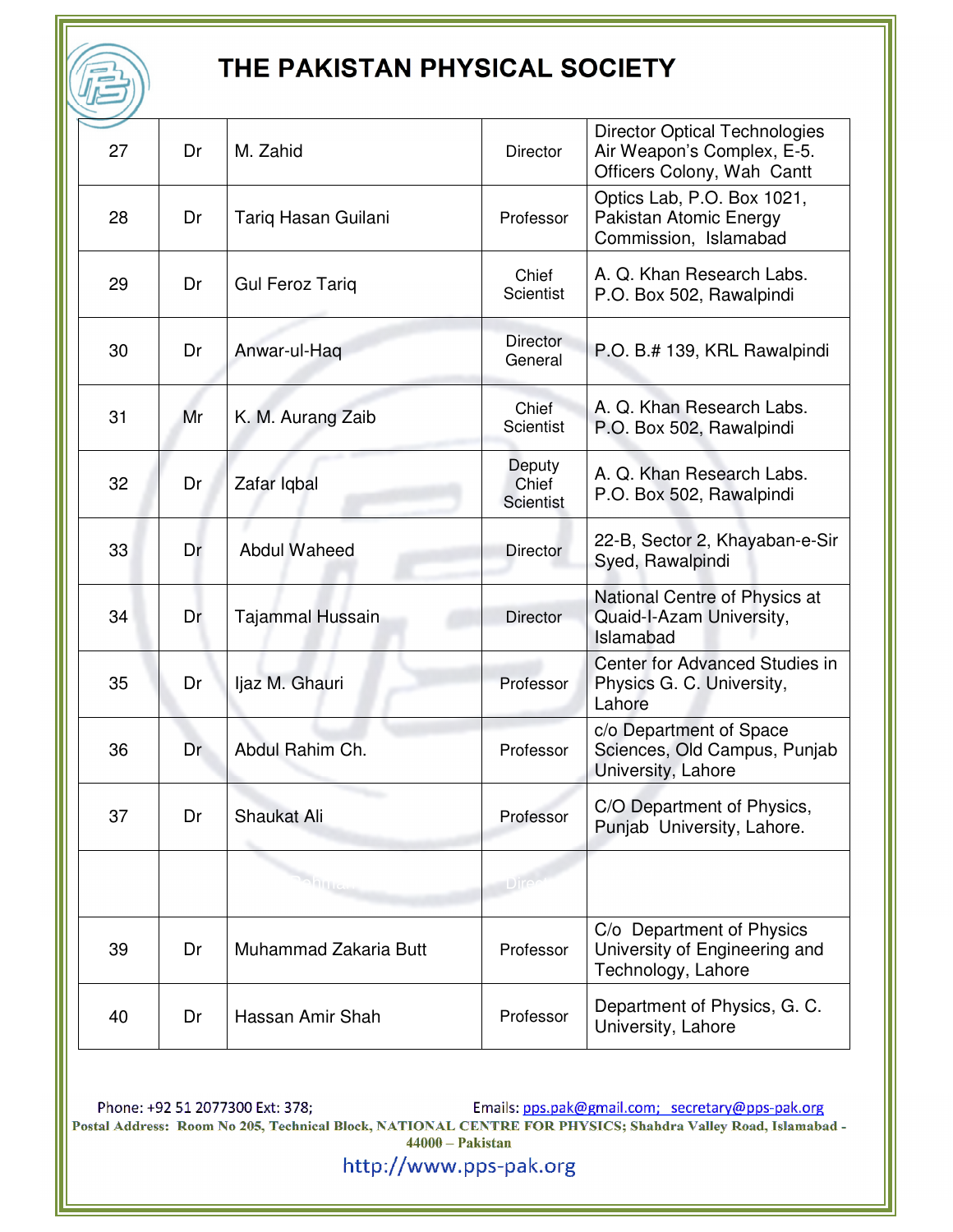| 41 | Dr | Rashid Ali             | Professor              | Department of Physics, Punjab<br>University, New Campus,<br>Lahore                                                 |
|----|----|------------------------|------------------------|--------------------------------------------------------------------------------------------------------------------|
| 42 | Mr | <b>Javed Ahmad</b>     | Associate<br>Professor | Department of Physics,<br>Bahauddin Zakaria University,<br>Multan                                                  |
| 43 | Dr | M. Iqbal Ansari        | Professor              | Department of Physics, B. Z.<br>University, Multan (Abroad)                                                        |
| 44 | Dr | M. Tariq Atiq          | Not<br>Avaialable      | Department of Basic Sciences<br><b>Engineering University,</b><br>Peshawar                                         |
| 45 | Dr | Waqar Haider Bokhari   | Professor              | Department of Electronics,<br>University of Peshawar,<br>Peshawar                                                  |
| 46 | Dr | Muhammad Ayub          | Professor              | Department of Physics, Gomal<br>University, D. I. Khan                                                             |
| 47 | Dr | <b>Abdul Waheed</b>    | Professor              | c/o Department of Physics<br>Gomal University D. I. Khan<br>(abroad)                                               |
| 48 | Dr | Arshad Iqbal           |                        | House No. B-1/213, Mujahid<br>Abad Jhelum                                                                          |
| 49 | Dr | <b>Abdul Ghafoor</b>   | Associate<br>Professor | Fed. Govt. College, Rahim Yar<br>Khan                                                                              |
| 50 | Dr | Asghar Hashmi          | Professor              | Department of Physics, Islamia<br>University, Bahawalpur                                                           |
| 51 | Dr | Khalig Ahmad Chaudhary | Professor              | Department of Physics,<br>Islamia<br>University, Bahawalpur                                                        |
| 52 | Dr | Ansaruddin Syed        | Professor              | Department of Mathematics,<br>Balochisatan University of<br>Information Technology &<br>Management Science, Quetta |
| 53 | Dr | <b>Jawaid Quamar</b>   | Professor              | A-150 Sadar Society, Gulistan-<br>e-Jouhar Near Batool Hospital,<br>Karachi.                                       |
| 54 | Dr | <b>Tahseen Rahim</b>   | Professor              | Department of Physics, Karachi<br>University, Karachi                                                              |

Phone: +92 51 2077300 Ext: 378;<br>Postal Address: Room No 205, Technical Block, NATIONAL CENTRE FOR PHYSICS; Shahdra Valley Road, Islamabad -<br>44000 – Pakistan 44000 – Pakistan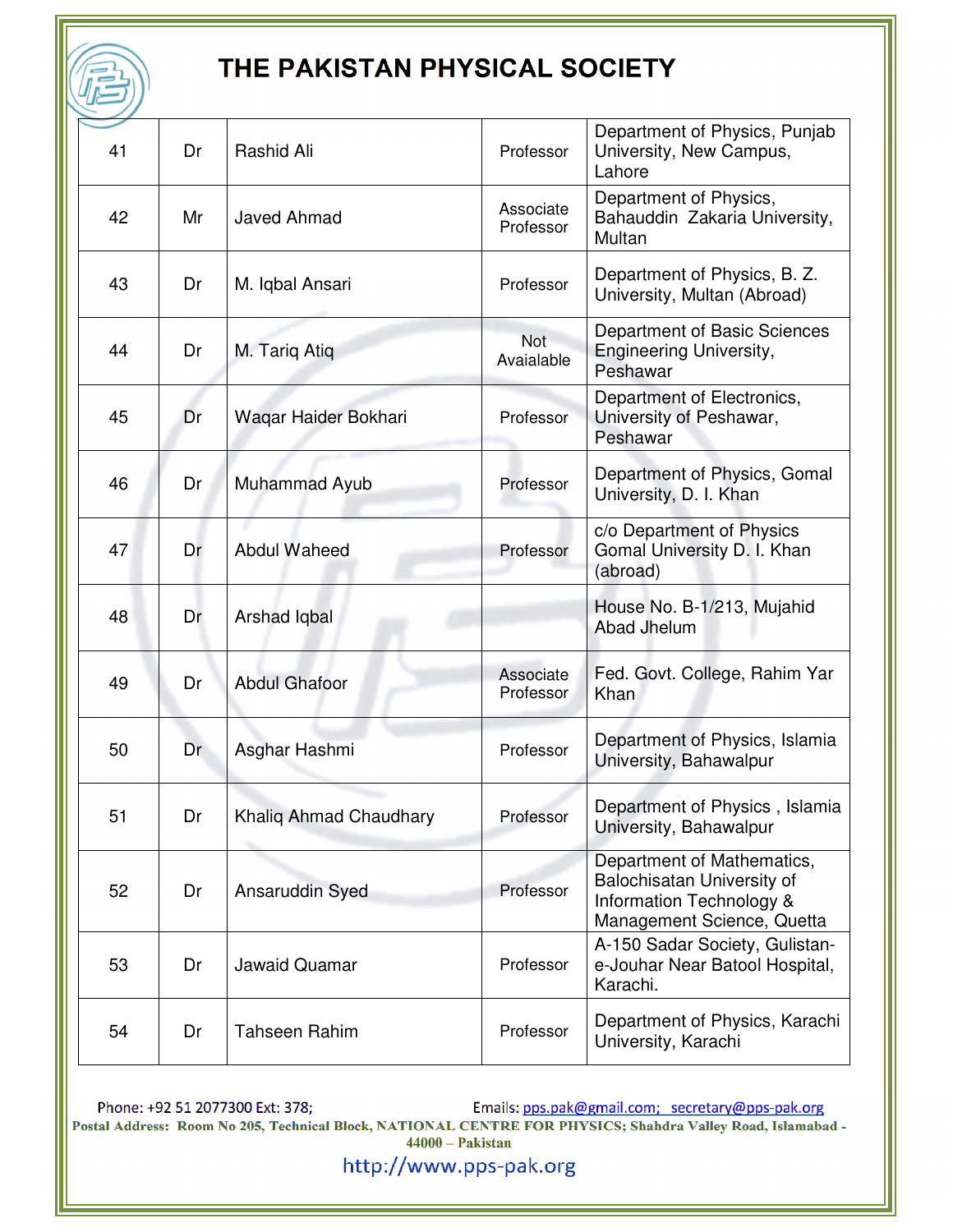|    |    | THE PAKISTAN PHYSICAL SOCIETY |                    |                                                                                                        |
|----|----|-------------------------------|--------------------|--------------------------------------------------------------------------------------------------------|
| 55 | Dr | Azhar A. Ansari               | Professor          | Department of Applied Physics<br>Karachi University, Karachi.<br>(Abroad)                              |
| 56 | Dr | <b>Abdul Qadeer</b>           | Professor          | Director Planning & Project,<br>Federal Urdu University of Arts,<br>Science & Tech., Karachi.          |
| 57 | Dr | Shahid Hussain Zaidi          | Professor          | Department of Applied Physics,<br>Karachi University, Karachi                                          |
| 58 | Dr | Najeeb Siddiqui               | Professor          | Department of Applied Physics<br>, Karachi University, Karachi                                         |
| 59 | Dr | Iqbal A. Khan                 | Chief<br>Scientist | Hamdard Institute of<br>Information, Technology,<br>Karachi                                            |
| 60 | Dr | M. Khalid Anis                | Professor          | Department of Applied<br>Sciences & Graduate Studies,<br>Bahria University, Karachi<br>Campus, Karachi |
| 61 | Dr | Suhail Zaki Farooqui          | Chief<br>Scientist | National Engineering Complex,<br>National University of Science<br>& Technology (NUST),<br>Rawalpindi  |
| 62 | Dr | <b>Muhammad Anwar</b>         | Professor          | Department of Physics, Air<br>University, Islamabad                                                    |
| 63 | Dr | <b>Ather Hussain</b>          |                    | Department de fisica, De<br>Particulas, Universidade de<br>Santiago de Compostela,<br>Espana           |
| 64 | Mr | Fazal-ur-Rehman               | Professor          | Department of Physics,<br>University of Peshawar,<br>Peshawar                                          |
| 65 | Dr | M. Yousuf Hussain             | Professor          | Department of Physics,<br>Agricultural University,<br>Faisalabad                                       |
| 66 | Dr | N. M. Butt                    | Not<br>Avaialable  | Preston University, H-8/1,<br>Islamabad                                                                |
| 67 | Dr | <b>Tariq Abdullah</b>         | Professor          | C/o Center for Solid State<br>Physics, Punjab University,<br>New Campus, Lahore                        |
| 68 | Dr | Khaliq-ur-Rehman              | Professor          | Department of Physics,<br>University of Engineering, and<br>Technology, Lahore                         |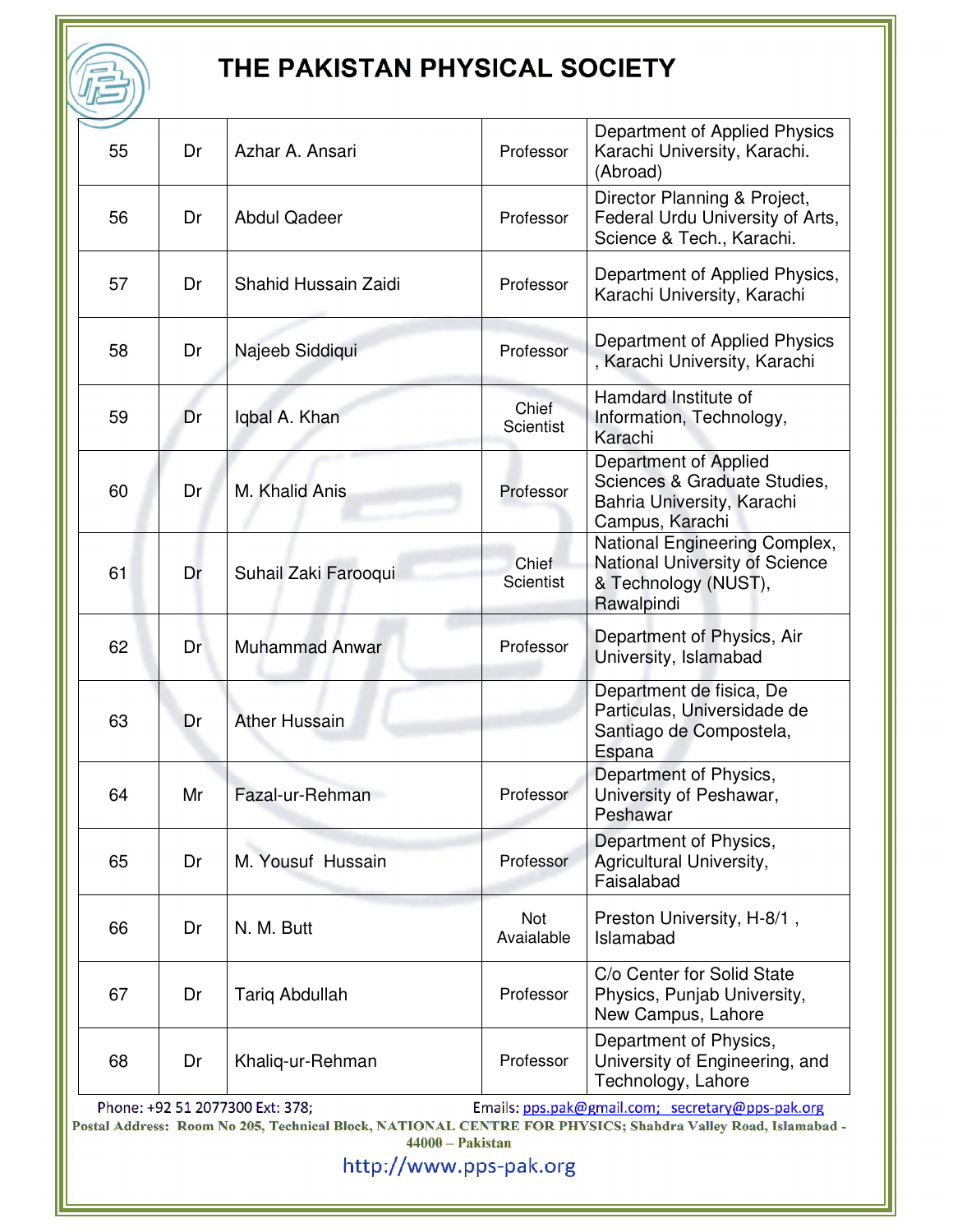| 69 | Dr | Mohammed Mudassar Guilani       | Chief<br>Scientist           | Pakistan Institute of Laser and<br>Optics, P.O. Box 505<br>Rawalpindi             |
|----|----|---------------------------------|------------------------------|-----------------------------------------------------------------------------------|
| 70 | Dr | Hafeez Hoorani                  | Professor                    | National Centre of Physics, at<br>Quaid-i-Azam University<br>Islamabad            |
| 71 | Dr | Qamar uz zaman                  | Principal<br>Scientist       | PINSTECH, P.O. Nilore,<br>Islamabad                                               |
| 72 | Dr | <b>Shoaib Ahmed</b>             | Professor                    | Prof. at Rafi M Chaudary<br>Chair, G C University, Lahore                         |
| 73 | Dr | <b>Abdul Hamid Toor</b>         | Not<br>Avaialable            | Department of Physics, Quaid-<br>I-Azam University, Islamabad                     |
| 74 | Mr | Ayub Khan Yousuf Zai            | Professor                    | Department of Applied<br>Physics,<br>Karachi<br>University, Karachi               |
| 75 | Mr | <b>Mohammed Ashraf Choudhry</b> | Professor                    | Department of Physics, BZU<br>Multan                                              |
| 76 | Dr | Sajida Jamila (Abroad)          | <b>Not</b><br>Available      | Department of Physics,<br>University of Karachi, Karachi                          |
| 77 | Dr | <b>Birjees Nafees Ayub</b>      | <b>Not</b><br>Available      | Department of Physics,<br>University of Karachi, IV G-6/3,<br>Nazimabad, Karachi. |
| 78 | Dr | <b>Farhan Saif</b>              | Associate<br>Professor       | Department of Electronics,<br>Quaid-i-Azam University,<br>Islamabad.              |
| 79 | Dr | Sadia Manzoor                   | Professor                    | Department of Physics,<br>COMSATS, Islamabad                                      |
| 80 | Dr | Noor Abbas Din Khattak,         | Chairman                     | Department of Physics, Gomal<br>University, D. I. Khan                            |
| 81 | Dr | Maqsood-ul-Hasan Nasim          | Deputy<br>Chief<br>Scientist | Pakistan Atomic energy<br>Commission, P.O. Box 3132,<br>Islamabad                 |
| 82 | Dr | F. M. Nazar                     | Professor                    | C/O Centre for Solid State<br>Physics, New Campus, Punjab<br>University, Lahore   |

Phone: +92 51 2077300 Ext: 378;<br>Postal Address: Room No 205, Technical Block, NATIONAL CENTRE FOR PHYSICS; Shahdra Valley Road, Islamabad -<br>44000 – Pakistan 44000 – Pakistan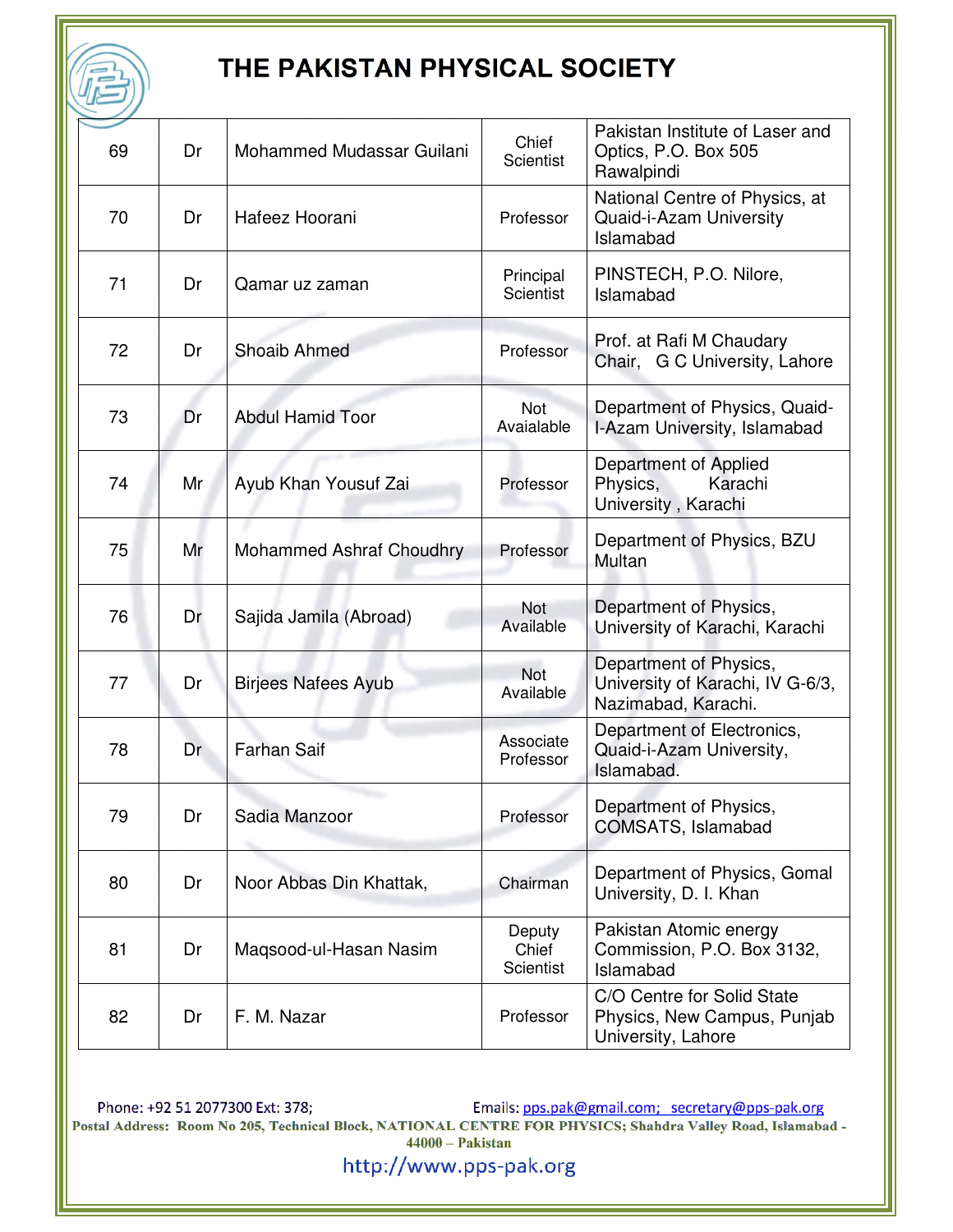| 83 | Dr          | Riaz Ahmad               | <b>Director</b>             | CASP, G. C. University, Lahore                                                                                       |
|----|-------------|--------------------------|-----------------------------|----------------------------------------------------------------------------------------------------------------------|
| 84 | Dr          | Syed Farhat Ali Jafferey | Associate<br>Professor      | Govt. Islamia College Civil<br>Lines, Lahore.                                                                        |
| 85 | Dr          | M. Shahid Rafique        | Associate<br>Professor      | University of Engineering and<br>Technology, Lahore                                                                  |
| 86 | Dr          | Ehsanullah Khan (T.I)    | Professor                   | Dean, Faculty of Basic and<br>Applied Sciences, International<br><b>Islamic University, H-10</b><br>Campus Islamabad |
| 87 | Mr          | <b>Syed Tahir Abbas</b>  | Associate<br>Professor      | G. C. University, Lahore                                                                                             |
| 88 | <b>Miss</b> | Mubashra Hameed          | Associate<br>Professor      | Department of Physics, G.C.<br>University, Lahore                                                                    |
| 89 | Mr          | <b>Amar Riaz</b>         | Research<br>Officer         | Curriculum Research and<br>Development Center, Wahdat<br>Colony, Wahdat Road, Lahore                                 |
| 90 | Mr          | Rasul Bakhsh Behram      | Regional<br><b>Director</b> | Regional Campus, Allama<br>Iqbal, Open University, Sahiwal                                                           |
| 91 | Dr          | Saadat A. Siddiqui       | Professor                   | C/o Center for Solid State<br>Physics, Quaid-i-Azam<br>Campus, Punjab University,<br>Lahore                          |
| 92 | Dr          | Saleem Faroog Shaukat    | Associate<br>Professor      | COMSATS, Abbottabad                                                                                                  |
| 93 | Dr          | <b>Muhammad Farooq</b>   | <b>Director</b>             | Dr. A. Q. Khan Research Labs,<br>Kahuta, GPO Box No. 502,<br>Rawalpindi                                              |
| 94 | Mr          | Syed Asad Raza Kazmi     | Professor                   | Department of Physics, G. C,<br>University, Lahore                                                                   |
| 95 | Mr          | Syed Zafar Ilyas         | Professor                   | Department of Physics,<br>University of Balochistan,<br>Quetta.                                                      |
| 96 | Dr          | Safdar Hussain           | Associate<br>Professor      | Department of Physics,<br>Sargodha University, Sargodha                                                              |

Phone: +92 51 2077300 Ext: 378;<br>Postal Address: Room No 205, Technical Block, NATIONAL CENTRE FOR PHYSICS; Shahdra Valley Road, Islamabad -<br>44000 – Pakistan 44000 – Pakistan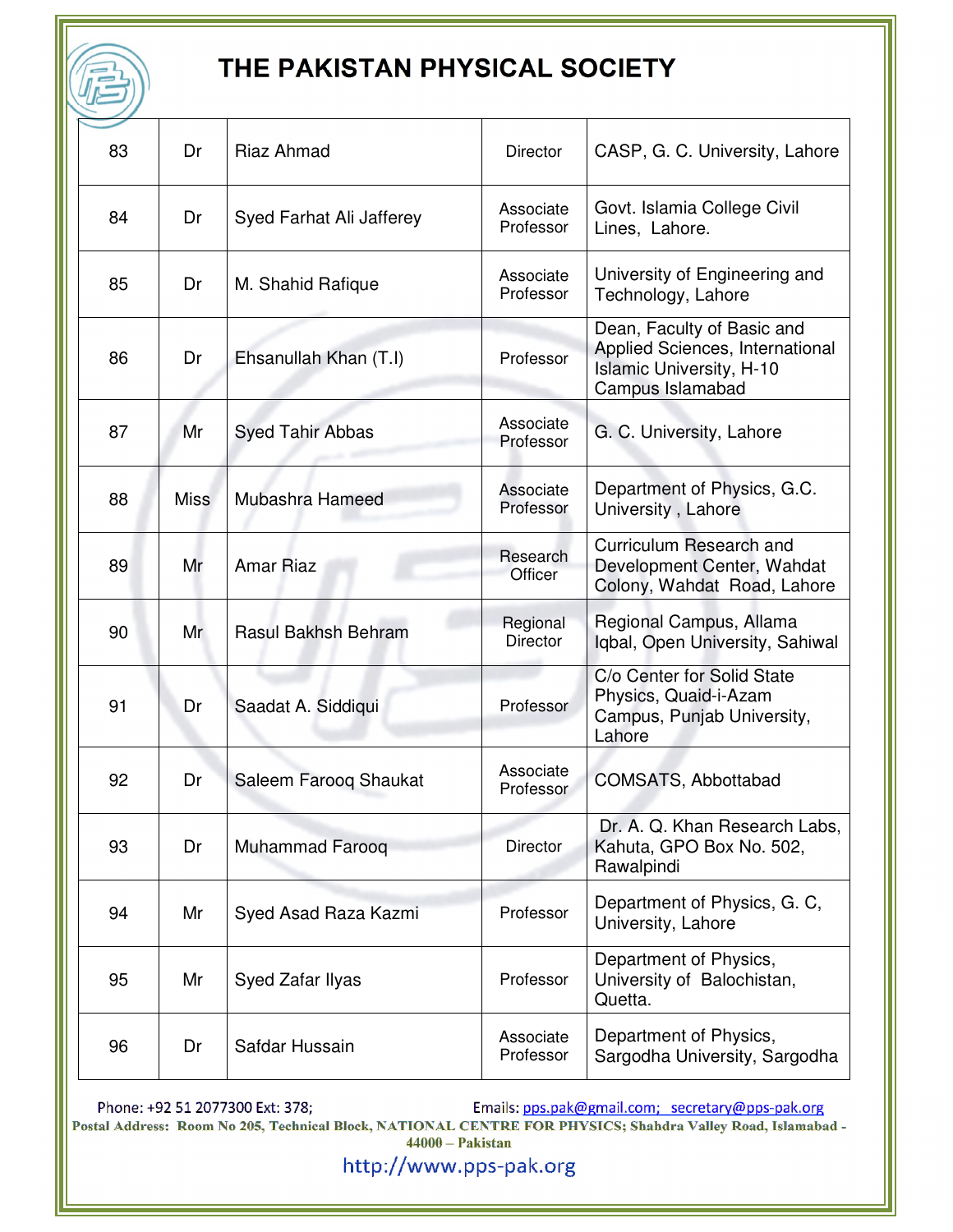| 97  | Dr          | <b>Muhammad Sharif</b>    | Associate<br>Professor        | Department of Physics, G C<br>University, Faisalabad                                         |
|-----|-------------|---------------------------|-------------------------------|----------------------------------------------------------------------------------------------|
| 98  | Mr          | <b>Javed Ahsan Bhatti</b> | <b>Director</b>               | A.Q. Khan Research Labs.<br>P.O. Box 502, Rawalpindi                                         |
| 99  | Mr          | Aamir Islam               | Associate<br>Professor        | COMSATS, Abbottabad, Tobe<br>Camp, University Road,<br>Abbottabad                            |
| 100 | Dr          | Sarfaraz Ahmad            | Sr. Scientist                 | NTFP, PAEC 3329, Islamabad                                                                   |
| 101 | Dr          | <b>Khalid Alamgir</b>     | Principal<br><b>Scientist</b> | Department of Physics, G C<br><b>University Lahore</b>                                       |
| 102 | Mr          | Amanullah                 | Professor                     | Department of Physics, G C<br><b>University Lahore</b>                                       |
| 103 | Mr          | ljaz Awan                 | Professor                     | C/o Department of Physics,<br>Govt. College of Science<br><b>Wahatdat Road, Lahore</b>       |
| 104 | Mr          | <b>Abdul Ghaffar</b>      | Lecturer                      | Department of Physics, G C<br>University Lahore.                                             |
| 105 | <b>Miss</b> | Samia Qazi                | <b>Not</b><br>Avaialable      | New C A 195/10 (old C A<br>170/10) P.O Satellite Town,<br>Rawalpindi.                        |
| 106 | Dr          | <b>Ahmad Shuaib</b>       | Lecture                       | Department of Physics, UET<br>Lahore.(Abroad)                                                |
| 107 | Miss        | Saba Shafaq               | <b>Not</b><br>Avaialable      |                                                                                              |
| 108 | Dr          | Salamat Ali               | Associate<br>Professor        | Department of Physics, GCU,<br>Lahore                                                        |
| 109 | Mr          | Muhammad Zubair Khan      | Lecturer                      | Federal Urdu University of Arts,<br>Science and Technology, G-<br>7/1, Zero Point, Islamabad |
| 110 | Dr          | Shahid Ali                | Assistant<br>Prof.            | National Centre of Physics, at<br>Quaid-I-Azam University,<br>Islamabad                      |

Phone: +92 51 2077300 Ext: 378;<br>Postal Address: Room No 205, Technical Block, NATIONAL CENTRE FOR PHYSICS; Shahdra Valley Road, Islamabad -<br>44000 – Pakistan 44000 – Pakistan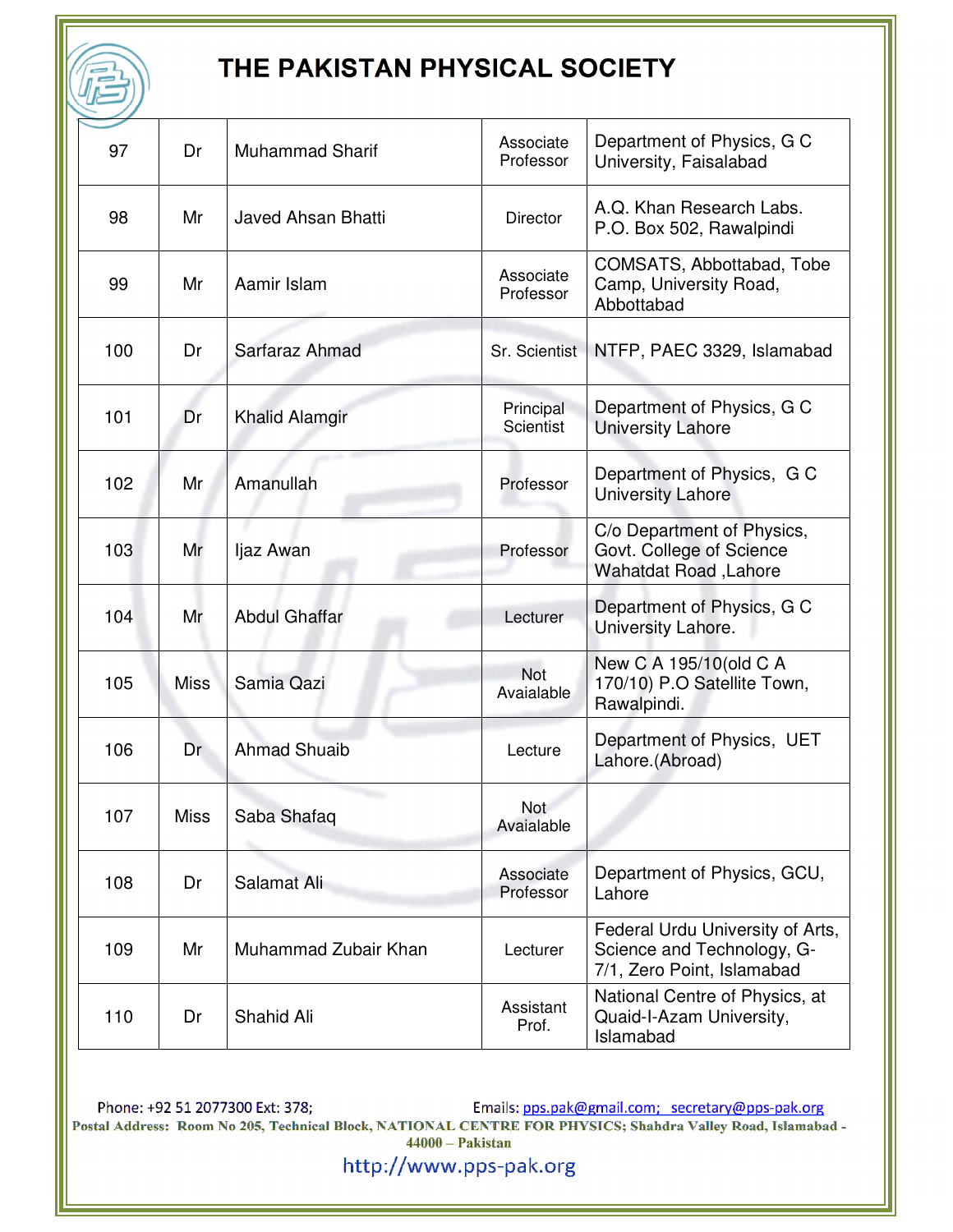| 111 | Mr          | Muhammad Imran            | Lecturer               | Department of Physics, GC<br>University, Lahore                     |
|-----|-------------|---------------------------|------------------------|---------------------------------------------------------------------|
| 112 | Mr          | Muhammad Asghar           | <b>HEC Fellow</b>      | PIEAS, P.O. Nilore, Islamabad                                       |
| 113 | Dr          | <b>Muhammad Shafiq</b>    | Assistant<br>Prof.     | Department of Physics, Quaid-<br>I-Azam University Islamabad.       |
| 114 | Dr          | Ishfaq Ahmad              | Special<br>Advisor     | H.No.24, St. No.3, F-8/3,<br>Islamabad                              |
| 115 | Mr          | <b>Abdul Waheed Anwar</b> | Lecturer               | Deptt. Of Physics, UET Lahore.<br>(Abroad)                          |
| 116 | Mr          | Rashid Jalil              | Lecturer               | Department of Physics, UET<br>Lahore. (Abroad)                      |
| 117 | Mr          | Atiq-ur-Rehman            |                        | H. No. 692, Gali 16, G-10/1,<br>Islamabad                           |
| 118 | Dr          | Arbab Ali Khan            | Assistant<br>Prof.     | Deptt. of Electronics, Quaid-I-<br>Azam University, Islamabad       |
| 119 | Mr          | <b>Athar Javed</b>        | Lecturer               | Department of Physics, Punjab<br>University, Lahore                 |
| 120 | Mr          | <b>Khalid Masood</b>      | Sr. Scientist          | INMOL, P.O. Box 10068, New<br>Campus Road, Lahore                   |
| 121 | Mr          | <b>Faisal Mahmood</b>     | PhD<br>Scholar         | Moulvi Rehmat Ali Street Kotly<br>Behram, Sialkot.                  |
| 122 | <b>Miss</b> | Nasreen Mushtaq           | Not<br>Avaialable      | H. No. 29, Mubarik St. No. 87,<br>Mohammadi Park Rajgarh,<br>Lahore |
| 123 | Dr          | Muhammd Ismail Nasir      | Associate<br>Professor | G Post Graduate College<br>Jhang                                    |
| 124 | Mr          | Intikhab Ulfat (Abroad)   | Assistant<br>Prof.     | Department of Physics,<br>University of Karachi, Karachi            |

Phone: +92 51 2077300 Ext: 378;<br>Postal Address: Room No 205, Technical Block, NATIONAL CENTRE FOR PHYSICS; Shahdra Valley Road, Islamabad -<br>44000 – Pakistan 44000 – Pakistan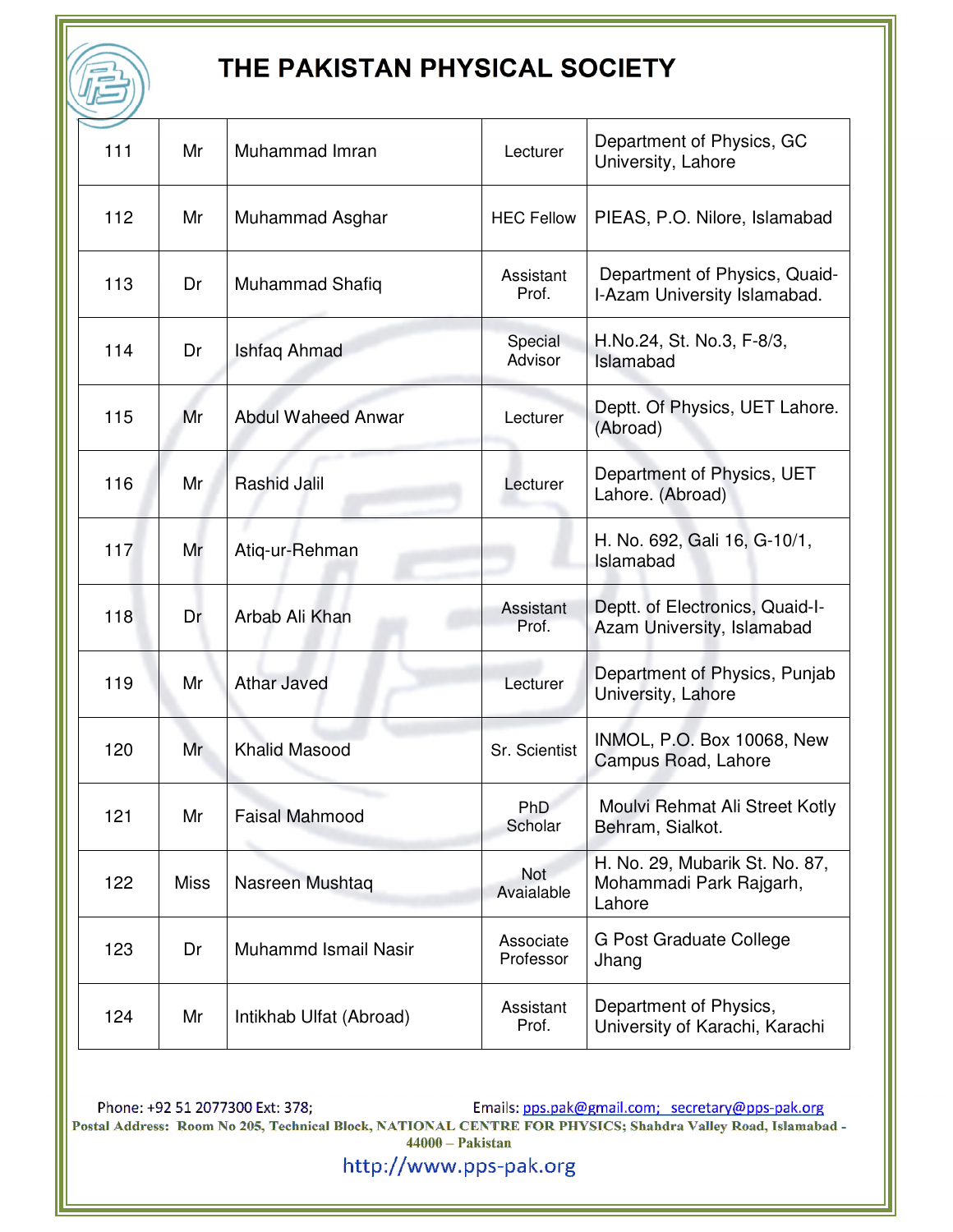| 125 | Mr          | <b>Muhammad Sarim</b>            | Lecturer                        | Department of Physics, Federal<br>Urdu University, Karachi                       |
|-----|-------------|----------------------------------|---------------------------------|----------------------------------------------------------------------------------|
| 126 | Mr          | <b>Shahid Mahmood</b>            | Assistant<br>Prof.              | Department of Physics,<br>University of Karachi, Karachi                         |
| 127 | Mr          | Imran Ahmad Siddiqui<br>(Abroad) | Assistant<br>Prof.              | Department of Physics,<br>University of Karachi, Karachi                         |
| 128 | Dr          | <b>Altaf Husain</b>              | Professor                       | Department of Physics,<br>University of Karachi, Karachi                         |
| 129 | Dr          | Naquiba Bano                     | Professor                       | Department of Physics,<br>University of Karachi, Karachi                         |
| 130 | Dr          | Sohail Ahmad Janjua              | Depty Chief<br>Scientist        | Accelerator Lab (CPA), Physics<br>Division, PINSTECH, P.O.<br>Nilore, Islamabad. |
| 131 | <b>Miss</b> | <b>Teeba Rashid</b>              | Lecturer                        | H. No. 66, Rawan road,<br>Rehmanpura Near Ichra,<br>Lahore                       |
| 132 | <b>Miss</b> | <b>Ibtsam Riaz</b>               | Lecturer                        | Department of Physics, U.E.T,<br>Lahore (Abroad)                                 |
| 133 | Mr          | <b>Muhammad Shahid</b>           | Research<br>Fellow              | Salam Chair in Physics, GC<br><b>University Lahore</b>                           |
| 134 | Mr          | <b>Abdul Hamid</b>               | Depty Chief<br><b>Scientist</b> | P. O. Box No. 3132, Islamabad                                                    |
| 135 | Mr          | Zia Ullah                        | Depty Chief<br><b>Scientist</b> | P. O. Box No. 3132, Islamabad                                                    |
| 136 | Dr          | Muhammad Salahuddin              | Chief<br><b>Scientist</b>       | P. O. Box No. 3132, Islamabad                                                    |
| 137 | Dr          | Mazhar Hussain                   | Assistant<br>Prof.              | Department of Physics, G C U<br>Lahore                                           |
|     |             |                                  |                                 |                                                                                  |
|     |             |                                  |                                 |                                                                                  |

Phone: +92 51 2077300 Ext: 378;<br>Postal Address: Room No 205, Technical Block, NATIONAL CENTRE FOR PHYSICS; Shahdra Valley Road, Islamabad -<br>44000 – Pakistan 44000 – Pakistan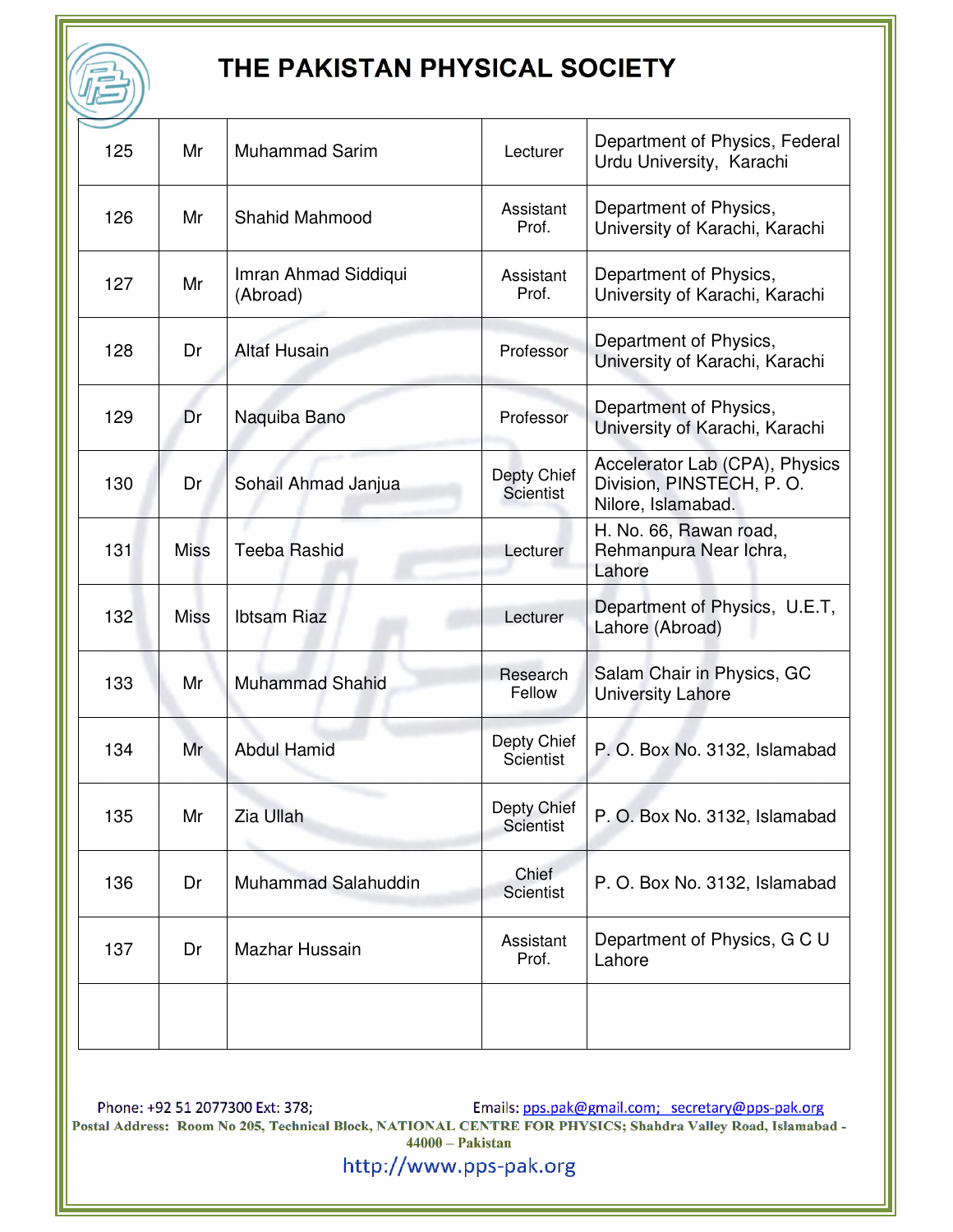| 139 | Mr | <b>Mueed Ahmad Mirza</b>     | <b>PhD</b><br>Scholar         | 34/6 Dar-ul-Rehmat Gharbi<br>Rabwah District. Jhang                     |
|-----|----|------------------------------|-------------------------------|-------------------------------------------------------------------------|
| 140 | Mr | Muhammad Tahir Mushtaq       | Professor                     | 699-4-A II Town Ship,<br>Lahore(Abroad)                                 |
| 141 | Mr | Muhammad Ayub Faridi         | Professor                     | Chishti House 1/S Rehmoon<br>Gate, Pakpattan                            |
| 142 | Mr | Munawar Iqbal                | Principal<br><b>Scientist</b> | National institute of Laser<br>Optronics, P.O. Nilore,<br>Islamabad.    |
| 143 | Mr | <b>Muhammad Qadeer Afzal</b> | Lecturer                      | <b>Centre for High Energy</b><br>Physics, Punjab University,<br>Lahore. |
| 144 | Mr | Mian Muhammad Yasin          | Principal<br><b>Scientist</b> | B-271 Gulzare-Quaid,<br>Rawalpindi                                      |
| 145 | Ms | Surayya Mukhtar              | Lecturer                      | H.No 2372, St No 16, People<br>Colony, Tench Bhatta<br>Rawalpindi       |
| 146 | Mr | <b>Zafar Yasin</b>           | Jr. Scientist                 | I-10/1, Sreet No.75, House<br>No.1817, Islamabad.                       |
| 147 | Mr | <b>Faizullah Khan</b>        | Assistant<br>Prof.            | Department of Physics, Gomal<br>University, D. I. Khan                  |
| 148 | Dr | <b>Jawad Younis</b>          | Sr. Scientist                 | Pakistan Atomic Energy<br>Commission, P.O. Box No.<br>2151, Islamabad.  |
| 149 | Mr | Malik Anwar Ellahi           | Manager                       | 491-492 Raza Block, Allama<br>Iqbal Town, Lahore                        |
| 150 | Mr | <b>Shahid Naseer</b>         | Assistant<br>Prof.            | Department of Physics,<br>University of Peshawar,<br>Peshawar           |
| 151 | Mr | <b>Usman Saleem</b>          | Lecturer                      | Department of Physics,<br>University of the Punjab,<br>Lahore.          |
| 152 | Dr | Zahoor Ahmad                 | Sr. Scientist                 | NTFP, PAEC, Islamabad                                                   |

Phone: +92 51 2077300 Ext: 378;<br>Postal Address: Room No 205, Technical Block, NATIONAL CENTRE FOR PHYSICS; Shahdra Valley Road, Islamabad -<br>44000 – Pakistan 44000 – Pakistan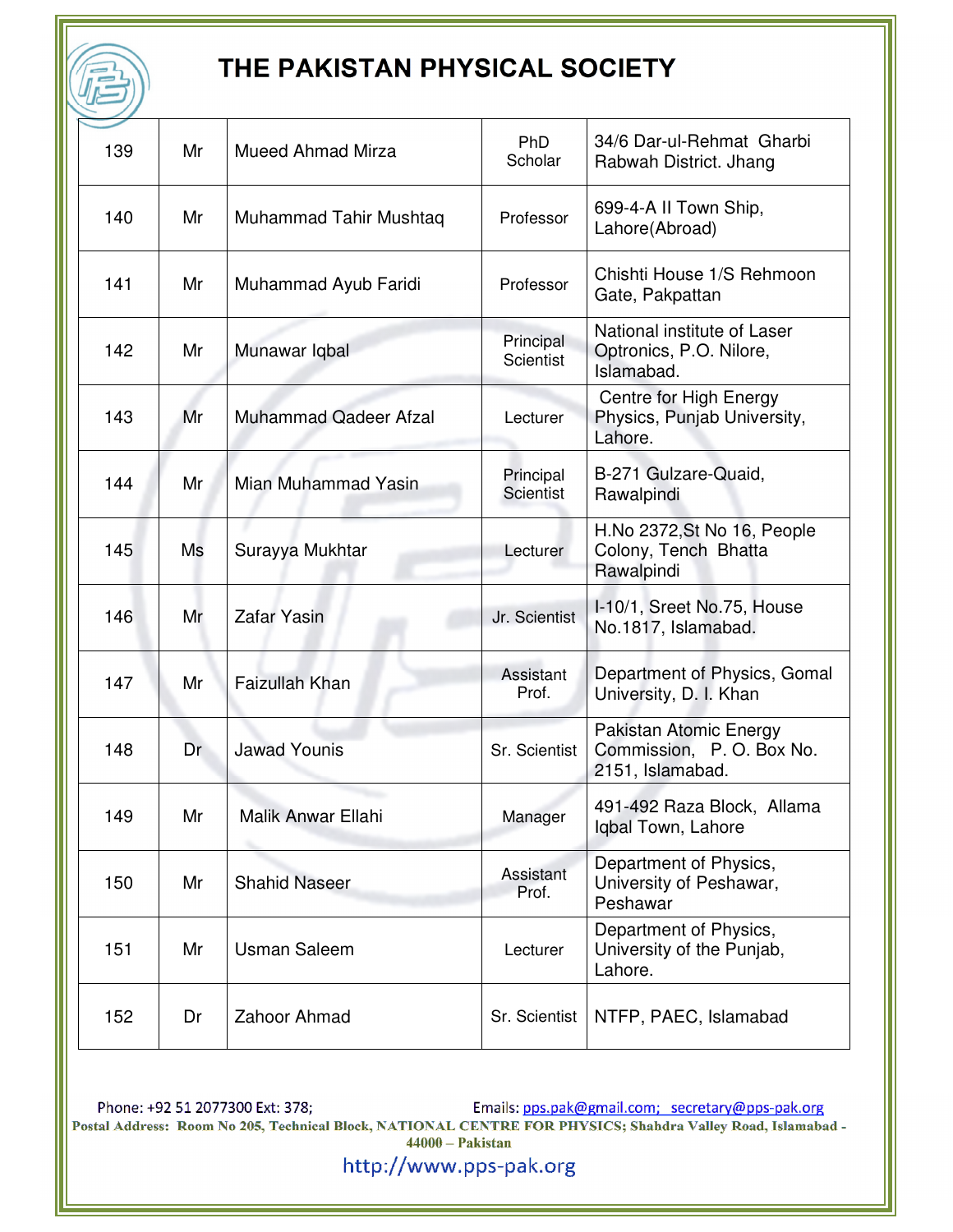| 153 | Dr   | Abdul Qayyum                    | Sr. Scientist          | NTFP, PAEC 3329, Islamabad                                               |
|-----|------|---------------------------------|------------------------|--------------------------------------------------------------------------|
| 154 | Dr   | Syed Salman Hussain             | Assistant<br>Prof.     | PINSAT, Preston University,<br>58, st 7, H-8/4 Islamabad                 |
| 155 | Mr   | <b>Sher Muhammad</b>            | Not<br>Available       | House 27-B, Sultan<br>Muhammad Road, Shalimar<br>Town Baghbanpura Lahore |
| 156 | Dr   | <b>Riaz Khan</b>                | Sr. Scientist          | NTFP PAEC 3329, Islamabad                                                |
| 157 | Mr   | Furrukh Shahzad                 | Not<br>Available       | Department of Physics, Govt.<br><b>MAO College Lahore</b>                |
| 158 | Mr   | <b>Faisal Ahmed Khan Afridi</b> | Lecturer               | Department of Physics, Federal<br>Urdu University, Karachi               |
| 159 | Dr   | Nasir Amin                      | Not<br>Available       | Department of Physics,<br>Agriculture University,<br>Faisalabad          |
| 160 | Dr   | M. Anis-ur-Rehman               | Associate<br>Professor | Department of Physics,<br>COMSATS, Islamabad                             |
| 161 | Mr   | Ali Abdullah                    | Phd.<br>Scholar        | Department of Physics,<br>COMSATS, Islamabad                             |
| 162 | Mr   | <b>Usman Khalid</b>             | Lecturer               | Department of Physics, GC<br>University, Lahore                          |
| 163 | Miss | Zeba Israr                      | Phd.<br>Scholar        | Department of Physics, GC<br>University, Lahore                          |
| 164 | Mr   | Muhammad Zahir Iqbal            | Lecturer               | Department of Physics, GC<br>University, Lahore                          |
| 165 | Mr   | Parvez Chaudhry                 | Not<br>Available       | 410-N Samanabad, Lahore                                                  |
| 166 | Dr   | Manzoor Ahmad Badr              | Assistant<br>Prof.     | Physics Department,<br>University of Sargodha                            |

Phone: +92 51 2077300 Ext: 378;<br>Postal Address: Room No 205, Technical Block, NATIONAL CENTRE FOR PHYSICS; Shahdra Valley Road, Islamabad -<br>44000 – Pakistan 44000 – Pakistan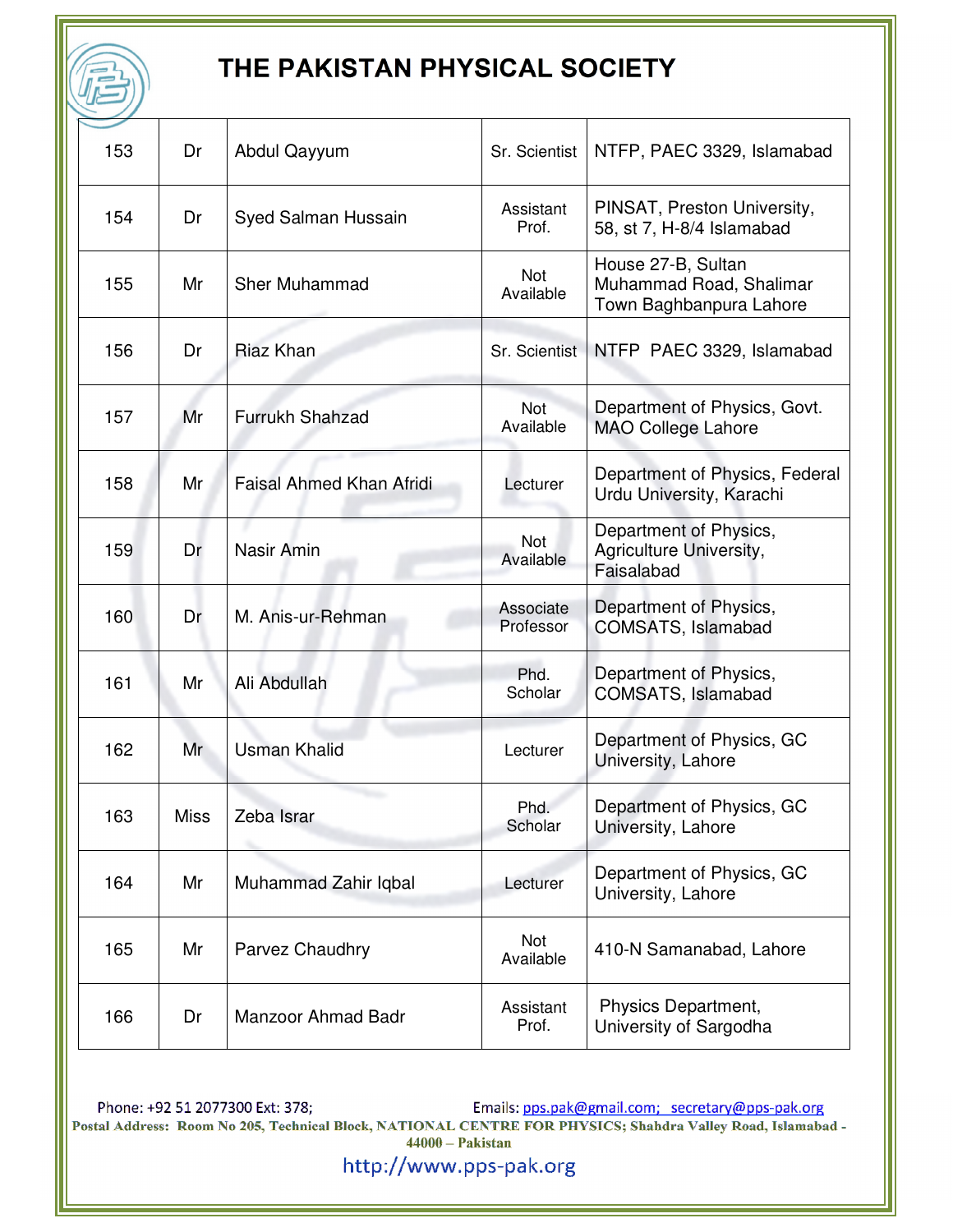| 167 | Dr          | <b>Umber Sheikh</b>    | Lecturer           | Lecturer, Department of<br><b>Mathematics</b><br>New Campus, |
|-----|-------------|------------------------|--------------------|--------------------------------------------------------------|
| 168 | Dr          |                        |                    | Punjab University, Lahore                                    |
|     |             | Tahir Iqbal            | Lecturer           | University Of Gujrat, Gujrat                                 |
| 169 | Ms          | <b>Tanveer Ashraf</b>  | Lecturer           | Department of Physics, GC<br>University, Lahore              |
| 170 | Mr          | <b>Abdur Rasheed</b>   | Phd.<br>Scholar    | Department of Physics, GC<br>University, Lahore              |
| 171 | Mr          | Saqib Jabbar           | Lecturer           | Department of Physics, GC<br>University, Lahore              |
| 172 | Mr          | <b>Sahad Karim</b>     | Phd.<br>Scholar    | Department of Physics, GC<br>University, Lahore              |
| 173 | Mr          | <b>Muhammad Yousuf</b> | Phd.<br>Scholar    | Department of Physics, GC<br>University, Lahore              |
| 174 | Mr          | Muhammad Razzaq        | Phd.<br>Scholar    | Department of Physics, GC<br>University, Lahore              |
| 175 | <b>Miss</b> | Laila Zafar Kahlon     | Phd.<br>Scholar    | Department of Physics, GC<br>University, Lahore              |
| 176 | <b>Miss</b> | Fatima Bint-E-Munir    | Assistant<br>Prof. | Department of Physics, GC<br>University, Lahore              |
| 177 | Mr          | Nasrullah Khan         | Phd.<br>Scholar    | Department of Physics, GC<br>University, Lahore              |
| 178 | <b>Miss</b> | Nida Khalid            | Phd.<br>Scholar    | Department of Physics, GC<br>University, Lahore              |
| 179 | Mr          | <b>Tousif Hussain</b>  | Phd.<br>Scholar    | Department of Physics, GC<br>University, Lahore              |
| 180 | Mr          | ljaz Ahmad Khan        | Phd.<br>Scholar    | Department of Physics, GC<br>University, Lahore              |

Phone: +92 51 2077300 Ext: 378;<br>Postal Address: Room No 205, Technical Block, NATIONAL CENTRE FOR PHYSICS; Shahdra Valley Road, Islamabad -<br>44000 – Pakistan 44000 – Pakistan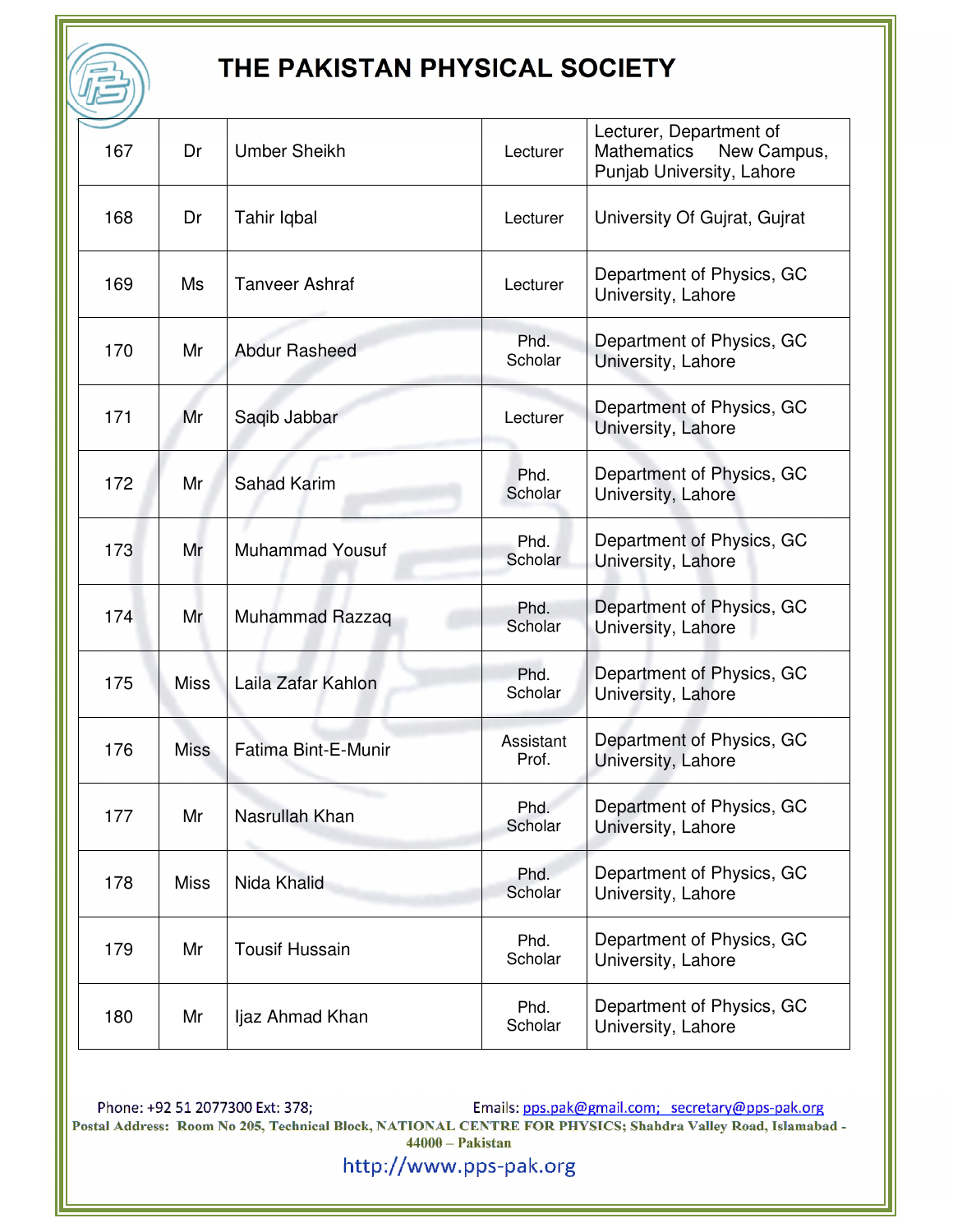| 181 | Mr          | <b>Tanvir Ahmad</b>           | Lecturer           | Department of Physics, GC<br>University, Lahore                       |
|-----|-------------|-------------------------------|--------------------|-----------------------------------------------------------------------|
| 182 | <b>Miss</b> | Asad Ahmed                    | Researcher         | Department of Physics, GC<br>University, Lahore                       |
| 183 | Mr          | <b>Mazher Shad</b>            | Assistant<br>Prof. | Department of Physics, GC<br>University, Lahore                       |
| 184 | Mr          | <b>Muhammad Kashif Sharif</b> | Lecturer           | Department of Physics, GC<br>University, Lahore                       |
| 185 | Mr          | Waris Ali                     | Assistant<br>Prof. | Department of Physics, Govt.<br>Degree College Mustafa Abad,<br>Kasur |
| 186 | Mr          | Muhammad Shoaib Shah          | Lecturer           | Department of Physics,<br>University of Sargodha,<br>Sargodha         |
| 187 | Dr          | <b>Atif Shahbaz</b>           | Assistant<br>Prof. | Department of Physics, GC<br>University, Lahore                       |
| 188 | Mr          | <b>Muhammad Nafees</b>        | Phd.<br>Scholar    | GC University, Lahore                                                 |
| 189 | <b>Miss</b> | Sabeen Arshad                 | Phd.<br>Scholar    | Department of Physics, GC<br>University, Lahore                       |
| 190 | <b>Miss</b> | Hafsa Naim                    | Phd.<br>Scholar    | Department of Physics, GC<br>University, Lahore                       |
| 191 | Mr          | Muhammad Jamil Alvi           | Phd.<br>Scholar    | Department of Physics, GC<br>University, Lahore                       |
| 192 | <b>Miss</b> | Uzma Noureen Ch.              | Phd.<br>Scholar    | Department of Physics, GC<br>University, Lahore                       |
| 193 | Mr          | Zeeshan Adeel Umar            | Phd.<br>Scholar    | Department of Physics, GC<br>University, Lahore                       |
| 194 | Mr          | Azhar Hussain                 | Phd.<br>Scholar    | Department of Physics, GC<br>University, Lahore                       |

Phone: +92 51 2077300 Ext: 378;<br>Postal Address: Room No 205, Technical Block, NATIONAL CENTRE FOR PHYSICS; Shahdra Valley Road, Islamabad -<br>44000 – Pakistan 1990 – Pakistan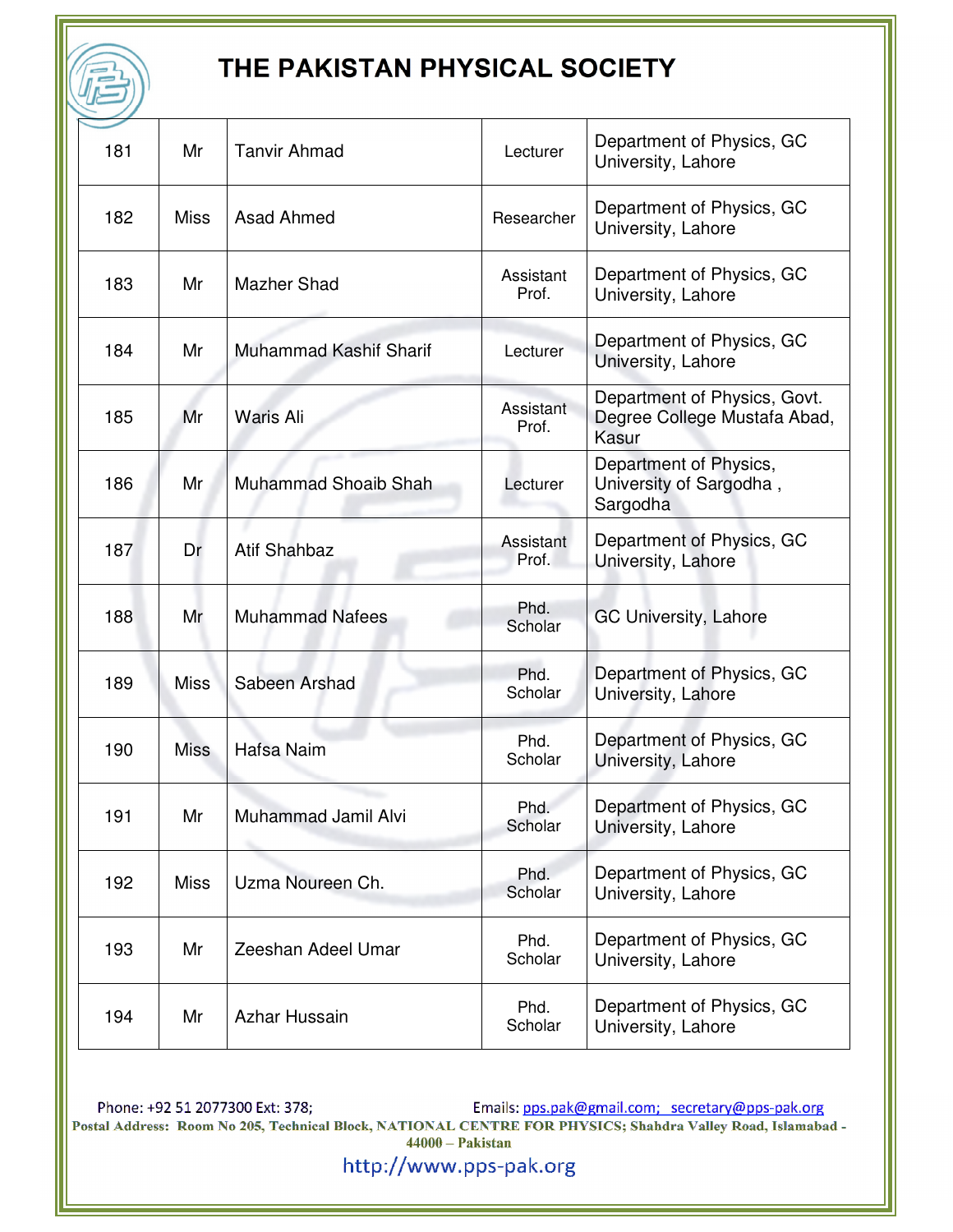| 195 | Mr          | Ali Hussnain              | Phd.<br>Scholar        | Department of Physics, GC<br>University, Lahore                                                         |
|-----|-------------|---------------------------|------------------------|---------------------------------------------------------------------------------------------------------|
| 196 | Mr          | Syed Sajad Ali Gillani    | Lecturer               | Department of Physics, GC<br>University, Lahore                                                         |
| 197 | Mr          | Muddasir Ali Shah         | Phd.<br>Scholar        | Department of Physics, GC<br>University, Lahore                                                         |
| 198 | Dr          | Muhammad Ansar Mahmood    | Post Doc<br>fellow     | Street No 23(Shah Jamaat<br>Street), Mohallah Chah Taring<br>Road, Gujrat                               |
| 199 | Dr          | <b>Tarig Rafig</b>        | Research<br>Scientist  | Deapartment of Physics, 16<br>Memeorial Drive, Bethlehem,<br>PA 18015, Lehigh University,<br><b>USA</b> |
| 200 | <b>Miss</b> | Marium Khan               | Student                | Salam Chair, GC University,<br>Lahore                                                                   |
| 201 | Miss        | Serish Saleem             | Student                | Salam Chair, GC University,<br>Lahore                                                                   |
| 202 | Miss        | Rabia Ahson               | Ph.D<br>Scholar        | Salam Chair, GC University,<br>Lahore                                                                   |
| 203 | Dr          | Muhammad Anwar-ul-Haq     | Assistant<br>Prof.     | Department of Physics,<br>University of Sarghodha                                                       |
| 204 | <b>Miss</b> | Syeda Amber Yousaf        | Ph.D<br>Scholar        | G C University, Lahore                                                                                  |
| 205 | <b>Miss</b> | Fasima Amin               | Student                | Salam Chair, GC University,<br>Lahore                                                                   |
| 206 | Mr          | <b>Adnan Saeed</b>        | Ph D<br>Scholar        | Gomal University, D I Khan                                                                              |
| 207 | Mr          | <b>Hidayat Ullah Shah</b> | Ph D<br>Scholar        | Gomal University, D I Khan                                                                              |
| 208 | Dr          | <b>Muhammad Aslam</b>     | Principal<br>Scientist | Pakistan Atomic Energy<br>Commission, P O Box 3132,<br>Islamabad                                        |

Phone: +92 51 2077300 Ext: 378;<br>Postal Address: Room No 205, Technical Block, NATIONAL CENTRE FOR PHYSICS; Shahdra Valley Road, Islamabad -<br>44000 – Pakistan 44000 – Pakistan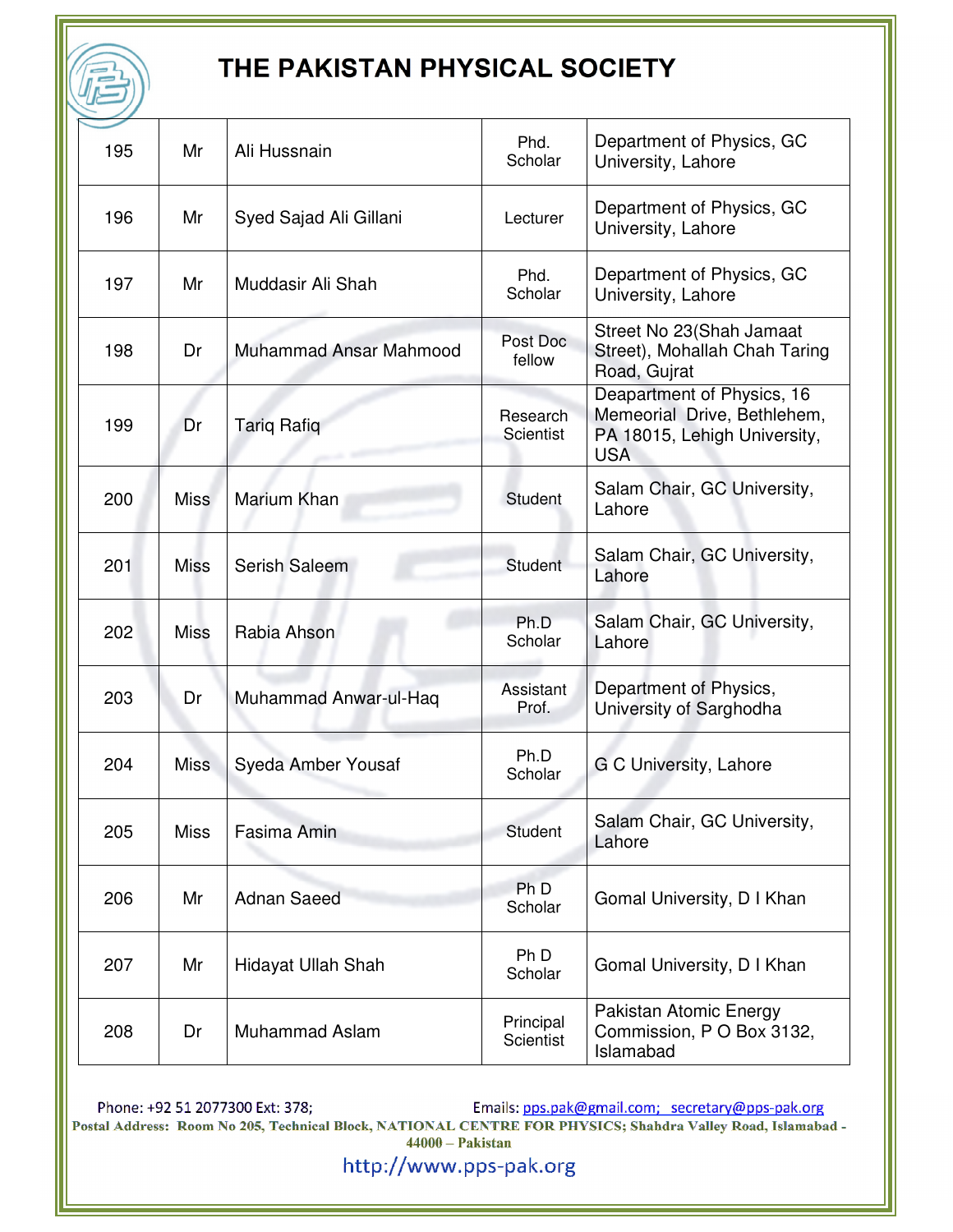| 209 | Mr | <b>Muhammad Sohail</b>      | Principal<br><b>Scientist</b> | Pakistan Atomic Energy<br>Commission, P O Box 3132,<br>Islamabad |
|-----|----|-----------------------------|-------------------------------|------------------------------------------------------------------|
| 210 | Mr | Khaqan Shati                | Senior<br><b>Scientist</b>    | Pakistan Atomic Energy<br>Commission, P O Box 3132,<br>Islamabad |
| 211 | Mr | Allah Rakha                 | Senior<br>scientist           | Pakistan Atomic Energy<br>Commission, P O Box 3132,<br>Islamabad |
| 212 | Mr | <b>Muhammad Aamer Aslam</b> | Jr. Scientist                 | Pakistan Atomic Energy<br>Commission, P O Box 3132,<br>Islamabad |
| 213 | Mr | Syed Ali Hussain            | Jr. Scientist                 | Pakistan Atomic Energy<br>Commission, P O Box 3132,<br>Islamabad |
| 214 | Mr | Nisar Ahmaed                | Senior<br><b>Scientist</b>    | Pakistan Atomic Energy<br>Commission, P O Box 3132,<br>Islamabad |
| 215 | Mr | <b>Muhammad Fraz Bashir</b> | Ph <sub>D</sub><br>Scholar    | Salam Chair, GC University<br>Lahore                             |
| 216 | Mr | Abdul Waheed Khan           | Ph D<br>Scholar               | Gomal University, D I Khan                                       |
| 217 | Dr | <b>Ghulam Shabbir Naz</b>   | Senior<br><b>Scientist</b>    | Pakistan Atomic Energy<br>Commission, P O Box 3132,<br>Islamabad |
| 218 | Dr | <b>Muhammad Azeem</b>       | Principal<br>Scientist        | Pakistan Atomic Energy<br>Commission, P O Box 3132,<br>Islamabad |
| 219 | Dr | Qamar-ul-Haque              | Principal<br><b>Scientist</b> | TPPD, PINSTECH, PO Nilore,<br>Islamabad                          |
| 220 | Mr | Muhammad Saleem Shahzad     | Senior<br><b>Scientist</b>    | Pakistan Atomic Energy<br>Commission, P O Box 3132,<br>Islamabad |
| 221 | Mr | Anas Gul                    | Senior<br><b>Scientist</b>    | Pakistan Atomic Energy<br>Commission, P O Box 3132,<br>Islamabad |
| 222 | Dr | Asad Ahmed                  | Senior<br>Scientist           | Pakistan Atomic Energy<br>Commission, P O Box 3132,<br>Islamabad |

Phone: +92 51 2077300 Ext: 378;<br>Postal Address: Room No 205, Technical Block, NATIONAL CENTRE FOR PHYSICS; Shahdra Valley Road, Islamabad -<br>44000 – Pakistan 44000 – Pakistan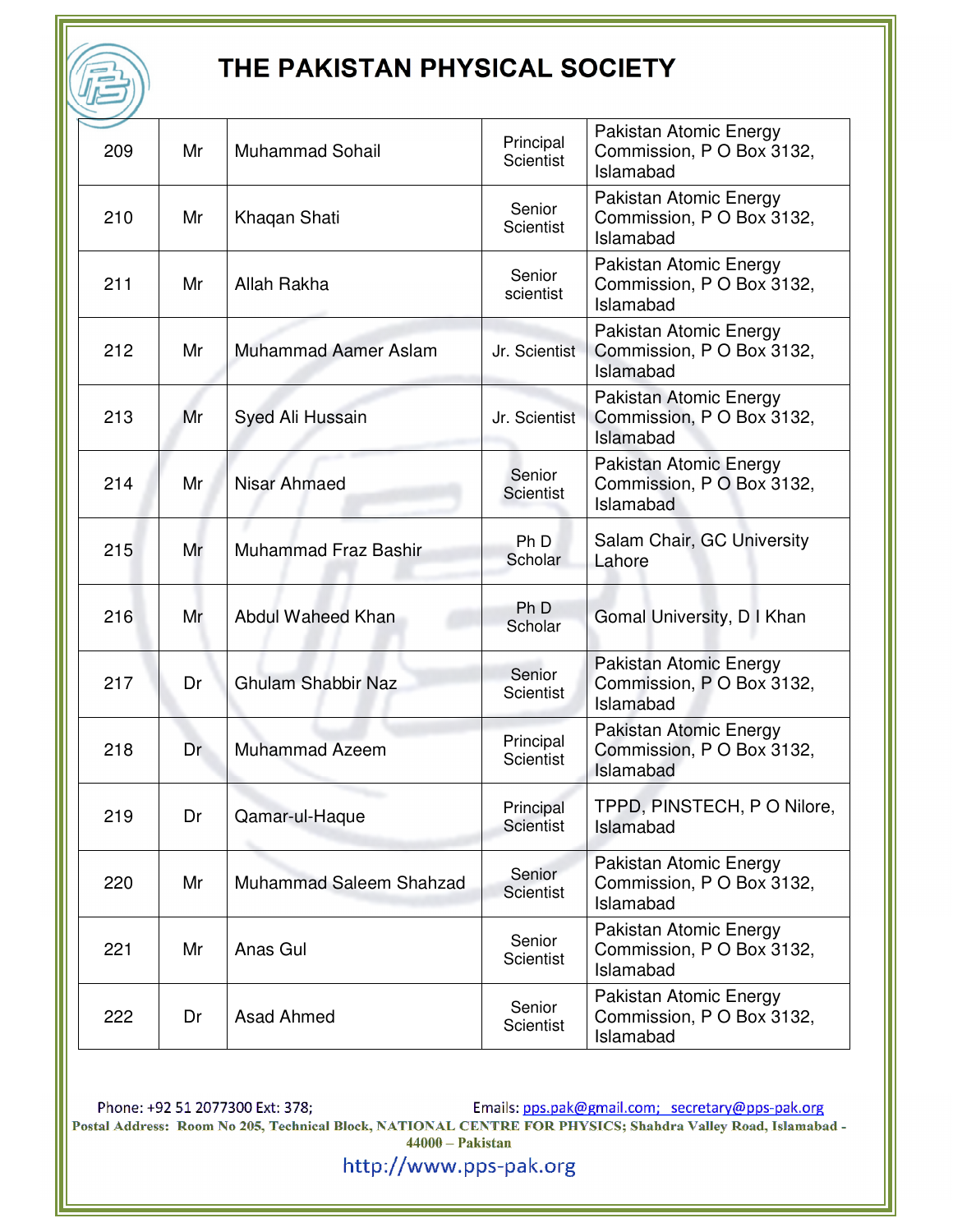| 223 | Mr          | <b>Faisal Hameed</b>    | Senior<br><b>Scientist</b> | Pakistan Atomic Energy<br>Commission, P O Box 3132,<br>Islamabad |
|-----|-------------|-------------------------|----------------------------|------------------------------------------------------------------|
| 224 | Mr          | Sohail Nawaz            | Senior<br>Scientist        | Pakistan Atomic Energy<br>Commission, P O Box 3132,<br>Islamabad |
| 225 | Dr          | Fayyaz Hussain Asghar   | Senior<br><b>Scientist</b> | Pakistan Atomic Energy<br>Commission, P O Box 3132,<br>Islamabad |
| 226 | Dr          | Shafiq-ur-Rehman        | Senior<br><b>Scientist</b> | Pakistan Atomic Energy<br>Commission, P O Box 3132,<br>Islamabad |
| 227 | Mr          | Munir Ahmad             | Senior<br><b>Scientist</b> | Pakistan Atomic Energy<br>Commission, P O Box 3132,<br>Islamabad |
| 228 | Dr          | <b>Muhammad Asim</b>    | Senior<br><b>Scientist</b> | Pakistan Atomic Energy<br>Commission, P O Box 3132,<br>Islamabad |
| 229 | <b>Miss</b> | <b>Ghulam Ume Farwa</b> | Ph. D<br>Scholar           | Department of physics, QAU,<br>Islamabad                         |
| 230 | Mr          | Samee Ullah             | Jr. Scientist              | Pakistan Atomic Energy<br>Commission, P O Box 3132,<br>Islamabad |
| 231 | Mr          | <b>Mukhtar Gondal</b>   | Senior<br><b>Scientist</b> | Pakistan Atomic Energy<br>Commission, P O Box 3132,<br>Islamabad |
| 232 | <b>Mrs</b>  | Rizwana Siddique        | Lecturer/Ph<br>D Scholar   | Federal govt. girls college,<br>Karachi cantt.                   |
| 233 | <b>Miss</b> | Rubeka Sikander         | Lecturer                   | Department of physics,<br>University of Karachi                  |
| 234 | Mr          | <b>Zahid Manzoor</b>    | Jr. Scientist              | Pakistan Atomic Energy<br>Commission, P O Box 3132,<br>Islamabad |
| 235 | Mr          | Raja Tariq Nazir        | Senior<br><b>Scientist</b> | Pakistan Atomic Energy<br>Commission, P O Box 3132,<br>Islamabad |
| 236 | Mr          | Amjad Ali               | Senior<br><b>Scientist</b> | Pakistan Atomic Energy<br>Commission, P O Box 3132,<br>Islamabad |

Phone: +92 51 2077300 Ext: 378;<br>Postal Address: Room No 205, Technical Block, NATIONAL CENTRE FOR PHYSICS; Shahdra Valley Road, Islamabad -<br>44000 – Pakistan 44000 – Pakistan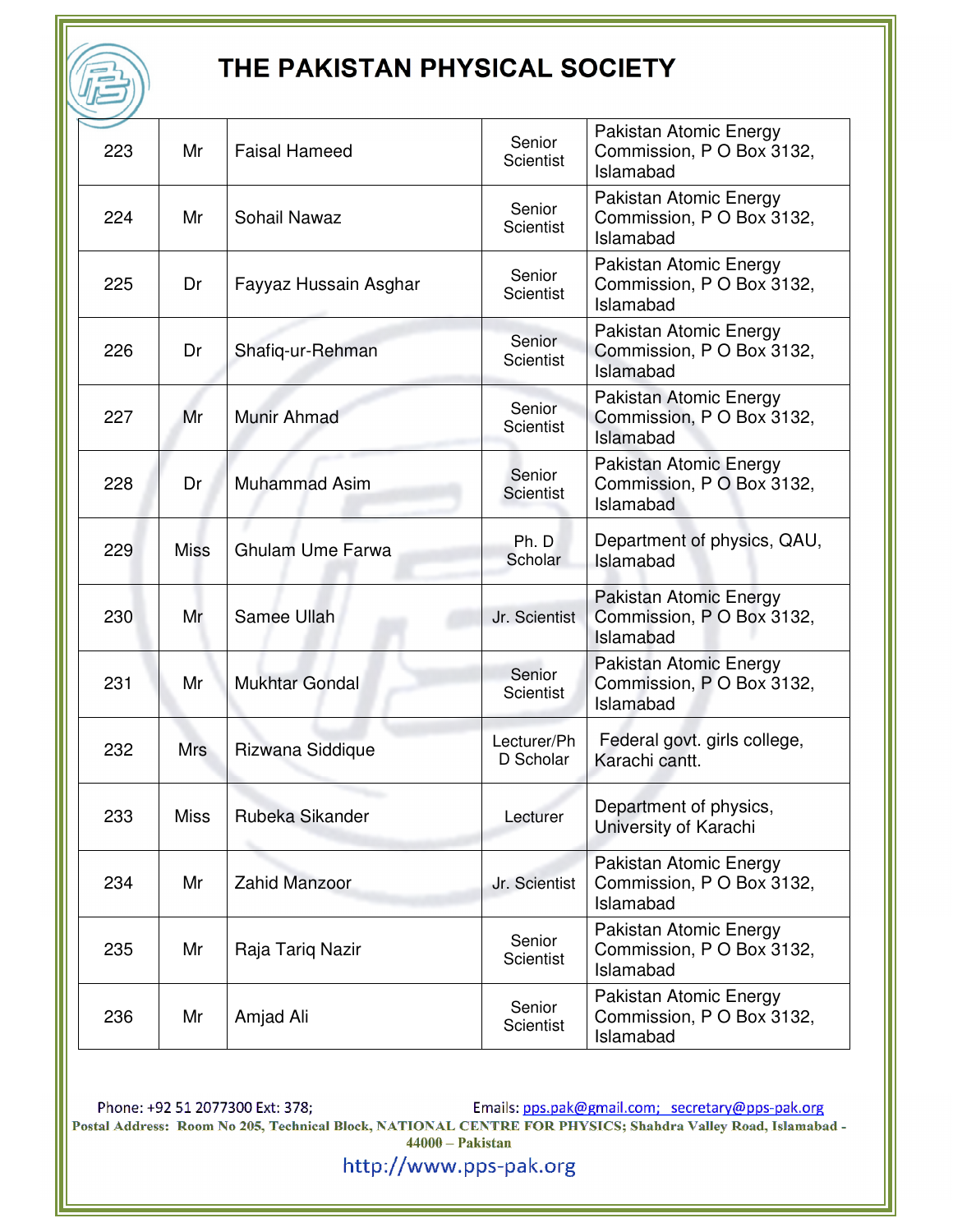| 237 | <b>Miss</b> | Rukhsana Kausar        | Senior<br><b>Scientist</b>    | Pakistan Atomic Energy<br>Commission, P O Box 3132,<br>Islamabad                                                  |
|-----|-------------|------------------------|-------------------------------|-------------------------------------------------------------------------------------------------------------------|
| 238 | Dr          | Masud Ahmed            | Member<br><b>CAC</b>          | Member, Chairman Advisory<br>Committee, PAEC, Islamabad                                                           |
| 239 | Mr          | <b>Shahid Sardar</b>   | Senior<br><b>Scientist</b>    | Pakistan Atomic Energy<br>Commission, P O Box 3132,<br>Islamabad                                                  |
| 240 | Mr          | Abid Farooq            | Senior<br><b>Scientist</b>    | Pakistan Atomic Energy<br>Commission, P O Box 3132,<br>Islamabad                                                  |
| 241 | Mr          | Moazzam Bilal          | Senior<br><b>Scientist</b>    | Pakistan Atomic Energy<br>Commission, P O Box 3132,<br>Islamabad                                                  |
| 242 | Mr          | Mazhar Hussain         | Senior<br><b>Scientist</b>    | Pakistan Atomic Energy<br>Commission, P O Box 3132,<br>Islamabad                                                  |
| 243 | Mr          | Muhammad Arshad Farhan | Senior<br><b>Scientist</b>    | Pakistan Institute of Nuclear<br>Science and Technology, P.O.<br>Nilore, Islamabad                                |
| 244 | Dr          | Waqas Masood           | Senior<br><b>Scientist</b>    | TPPD, PINSTECH, PO Nilore,<br>Islamabad                                                                           |
| 245 | Dr          | <b>Shahzad Mahmood</b> | Principal<br><b>Scientist</b> | TPPD, PINSTECH, PO Nilore,<br>Islamabad                                                                           |
| 246 | Dr          | Anisa Qamar            | Associate<br>Professor        | Institute of Physics and<br>Electronics, University of<br>Peshawar                                                |
| 247 | Dr          | Ayesha Khalique        |                               |                                                                                                                   |
| 248 | Dr          | Hamadullah Khan Tareen | Assistant<br>Prof.            | Department of Physics,<br>Balochistan University of IT,<br><b>Engineering and Management</b><br>Sciencies, Quetta |
| 249 | Mr          | Shakeel Ahmad Khan     | Reseach<br>Scholar            | G C University, Faisalabad                                                                                        |
| 250 | Mr          | Hashim Farooq          | Research<br>Associate         | Department of Physics,<br>University of Agriculture,<br>Faisalabad                                                |

Phone: +92 51 2077300 Ext: 378;<br>Postal Address: Room No 205, Technical Block, NATIONAL CENTRE FOR PHYSICS; Shahdra Valley Road, Islamabad -<br>44000 – Pakistan 44000 – Pakistan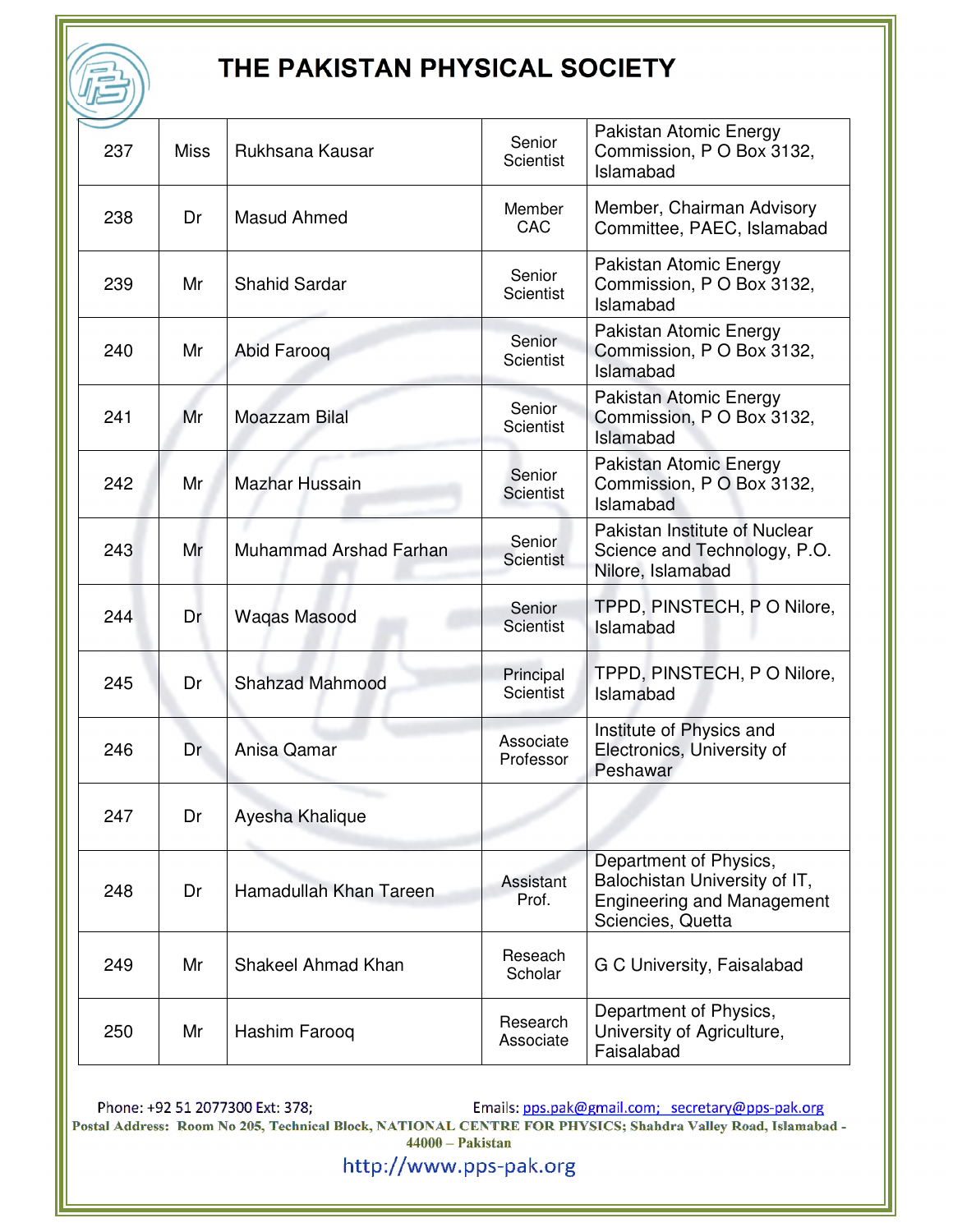| 251 | Mr | Muhammad Abrar           | Ph D<br>Scholar            | Department of Physics, Quaid-<br>i-Azam University, Islamabad                                                                    |
|-----|----|--------------------------|----------------------------|----------------------------------------------------------------------------------------------------------------------------------|
| 252 | Mr | Ghulam Murtaza           | Ph.D<br>Scholar            | Department of Physics, Quaid-<br>i-Azam University, Islamabad                                                                    |
| 253 | Dr | <b>Muhammad Sharif</b>   | Professor                  | Department of Mathematics,<br>Punjab University, Lahore                                                                          |
| 254 | Mr | <b>Syed Haider Rizvi</b> | Senior<br><b>Scientist</b> | TPPD, PINSTECH, PO Nilore,<br>Islamabad                                                                                          |
| 255 | Mr | <b>Muhammad Waqas</b>    | Senior<br>Scientist        | DGRE, Pakistan Atomic Energy<br>Commission, Islamabad                                                                            |
| 256 | Mr | Gohar Abbas              | Ph.D<br>Scholar            | Salam Chair, GC University,<br>Lahore                                                                                            |
| 257 | Mr | Fazli Hadi               | Ph.D<br>Scholar            | Institute of Physics and<br>Electronics, University of<br>Peshawar                                                               |
| 258 | Mr | Ata Ur Rehman            | Ph. D<br>Scholar           | Department of Physics,<br>University of Peshawar                                                                                 |
| 259 | Mr | Muhammad Adnan           | Ph. D<br>Scholar           | Institute of Physics and<br>Electronics, University of<br>Peshawar                                                               |
| 260 | Mr | Muhammad Tafazzal Afzal  | Manager                    | NESCOM, H No. 1, 7 Turner<br>Road, Lahore                                                                                        |
| 261 | Dr | Muhammad Aslam Khan      | Professor                  | Department of Physics,<br><b>COMSATS Institute of</b><br>Information Technology, Chak<br>Shahzad Campus, Park Road,<br>Islamabad |
| 262 | Dr | Sajid Qamar              | <b>HEC</b><br>Professor    | COMSATS, Insitute of<br>Information Technology, Park<br>Road, Chak Shahzad,<br>Islamabad                                         |
| 263 | Dr | Amer Iqbal               | Professor                  | LUMS, Lahore                                                                                                                     |

Phone: +92 51 2077300 Ext: 378;<br>Postal Address: Room No 205, Technical Block, NATIONAL CENTRE FOR PHYSICS; Shahdra Valley Road, Islamabad -<br>44000 – Pakistan 44000 – Pakistan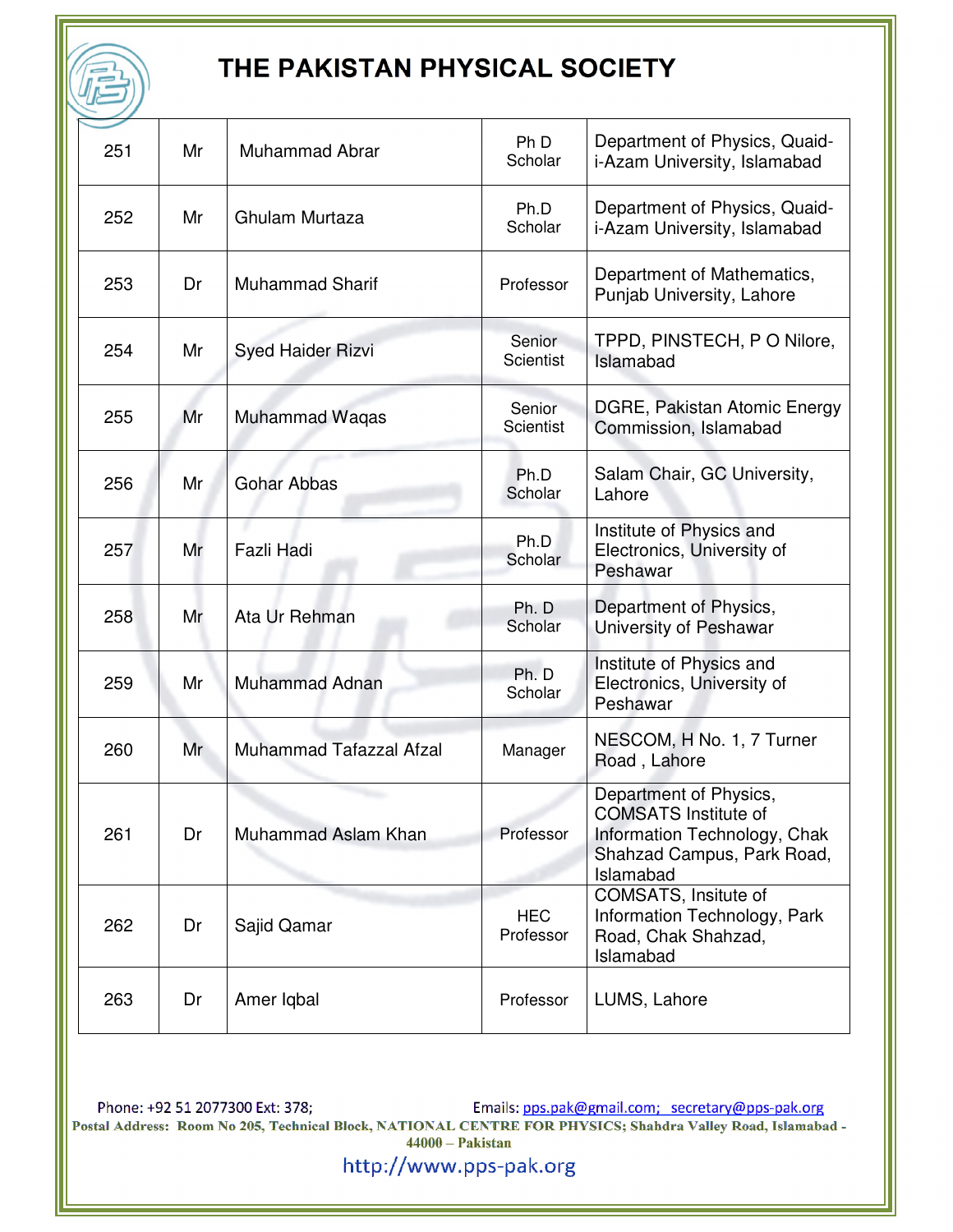| 264 | Dr          | <b>Fareeha Hameed</b> | Associate<br>Professor        | FCC University, Ferozepur<br>Road, 54600, Lahore                                          |
|-----|-------------|-----------------------|-------------------------------|-------------------------------------------------------------------------------------------|
| 265 | Dr          | Munir Ahmad Rasheed   | Professor                     | CAMP, NUST, Islamabad                                                                     |
| 266 | Dr          | Shazia Bashir         | Assistant<br>Prof.            | CASP, Lahore                                                                              |
| 267 | Dr          | Sadia Zaheer          | Assistant<br>Prof.            | Department of Physics, FC<br>College (Chartered University),<br>Lahore                    |
| 268 | <b>Mst</b>  | <b>Farrah Deeba</b>   | Senior<br>Scientist           | <b>National Tokamak Fusion</b><br>Program, P O Box 3329,<br>Islamabad                     |
| 269 | Mr          | <b>Muhammad Atif</b>  | Lecturer                      | Department of Physics, G C<br>University, Lahore                                          |
| 270 | Dr          | <b>Mehboob Sadiq</b>  | Principal<br><b>Scientist</b> | <b>National Tokamak Fusion</b><br>Program, P O Box 3329,<br>Islamabad                     |
| 271 | Dr          | Mubasher Jamil        | Lecturer                      | CAMP, NUST, Islamabad                                                                     |
| 272 | Dr          | <b>Muhammad Asif</b>  | Associate<br>Professor        | COMSATS, Insitute of<br>Information Technology,<br>Lahore                                 |
| 273 | Dr          | Ejaz Ahmed            | Assistant<br>Prof.            | <b>Physics Department</b><br><b>COMSATS Institute of</b><br>Information Technology Lahore |
| 274 | Dr          | Muhammad Jamil Aslam  | Assistant<br>Prof.            | Department of Physics, Quaid-<br>i-Azam University, Islamabad                             |
| 275 | Mr          | Mohsan Shahzad        | Jr. Scientist                 | Pakistan Institute of Nuclear<br>Science and Technology, P.O.<br>Nilore, Islamabad        |
| 276 | <b>Miss</b> | <b>Ismat Naeem</b>    | Lecturer                      | F G Post Graduate College for<br>Women, Wah Cantt.                                        |
| 277 | Mst         | Maria Jabeen          | Not<br>Awaialable             | Department of Physics, Quaid-<br>i-Azam University, Islamabad                             |

Phone: +92 51 2077300 Ext: 378;<br>Postal Address: Room No 205, Technical Block, NATIONAL CENTRE FOR PHYSICS; Shahdra Valley Road, Islamabad -<br>44000 – Pakistan 1990 – Pakistan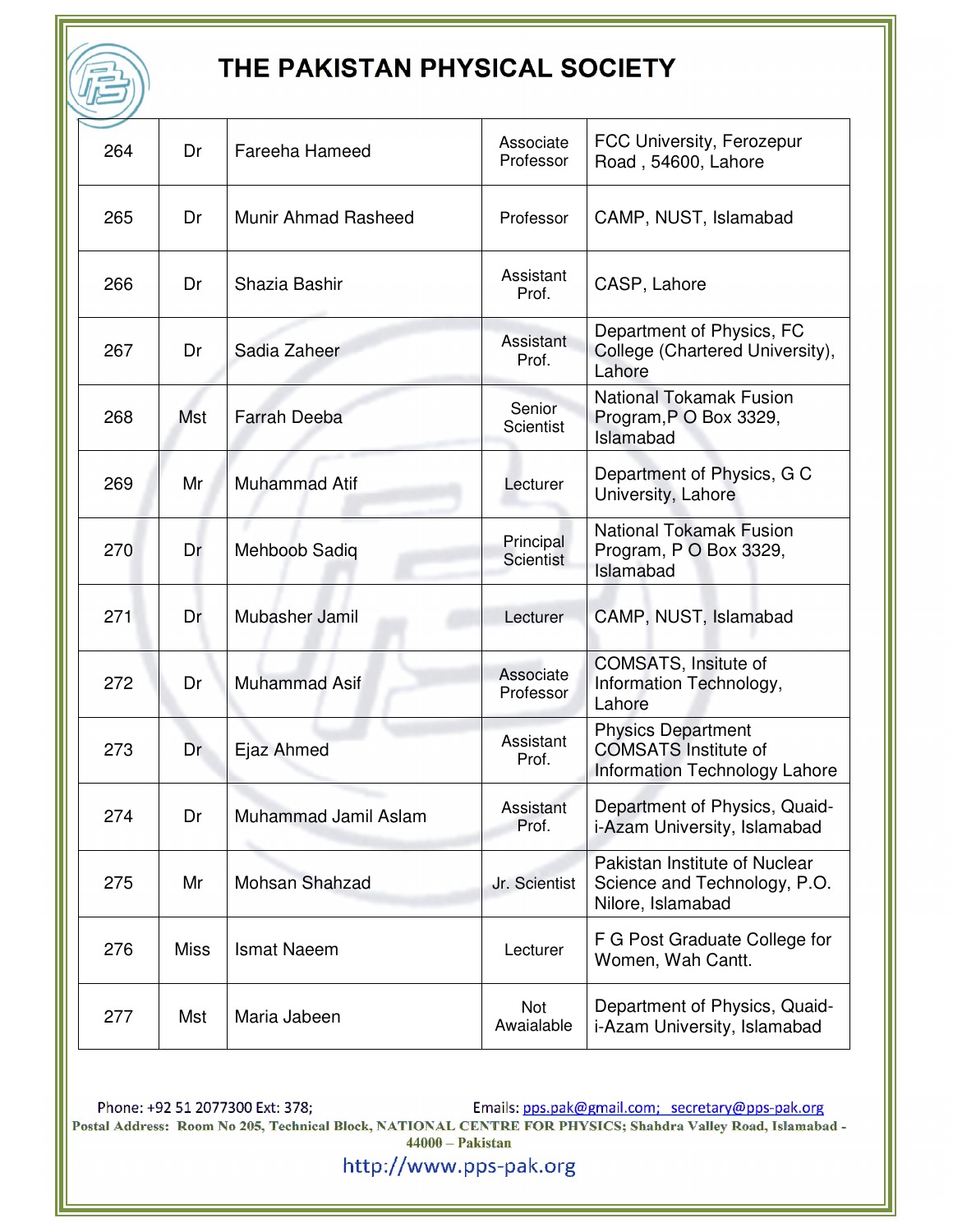| 278 | <b>Miss</b> | Nusrat Jehan           | Sr.<br>Scientist/Ph<br>D Scholar   | Pakistan Atomic Energy<br>Commission, P O Box 3132,<br>Islamabad                        |
|-----|-------------|------------------------|------------------------------------|-----------------------------------------------------------------------------------------|
| 279 | <b>Miss</b> | Raheema Maroof         | Ph.D<br>Scholar                    | Institute of Physics and<br>Electronics, University of<br>Peshawar                      |
| 280 | Mr          | Sohaib Ehsan           | Ph. D<br>Scholar                   | Pakistan Institute of<br>Engineering and applied<br>Sciences, P.O. Nilore,<br>Islamabad |
| 281 | Mr          | Mubasshir Hayat        | Principal<br>Scientific<br>Officer | KRL, 21-OHC, PO Box<br>Sumbalgah, Kahura,<br>Rawalpindi                                 |
| 282 | Mr          | <b>Muhammad Shoaib</b> | Principal<br>Scientific<br>Officer | National Institute of Vacuum<br>Science and technology,<br>Islamabad                    |
| 283 | Mr          | Saif Ahmad             | Principal<br>Scientific<br>Officer | 223/8, KRL Officers Coloney,<br>Rawalpindi                                              |
| 284 | <b>Miss</b> | Kneez Amna             | Teaching<br>Assistant              | LUMS, Lahore                                                                            |
| 285 | Dr          | Shabbir Ahmed Khan     | Ass<br>Professot                   | NCP, Room No 107, Academic<br>Block NCP, Islamabad                                      |
| 286 | Mst         | Aneela Amjad           | Senior<br><b>Scientist</b>         | Pakistan Atomic Energy<br>Commission, P O Box 3132,<br>Islamabad                        |
| 287 | <b>Miss</b> | Savera Kanwal          | Jr. Scientist                      | Pakistan Atomic Energy<br>Commission, P O Box 3132,<br>Islamabad                        |
| 288 | <b>Miss</b> | Aqsa Arshad            | Lecturer                           | Department of Physics,<br>International Islamic University,<br>Islamabad                |
| 289 | Dr          | <b>Iftikhar Ahmad</b>  | Chairman                           | University of Malakand,<br>Chakdara, Dira                                               |
| 290 | Mst         | Fareeda Farrukh        | Assistant<br>Prof.                 | Department of Applied Physics,<br>University of Karachi                                 |
| 291 | Dr          | <b>Iftikhar Ahmad</b>  | Assistant<br>Prof.                 | HOD, Department of Physics,<br><b>UOG</b>                                               |

Phone: +92 51 2077300 Ext: 378;<br>Postal Address: Room No 205, Technical Block, NATIONAL CENTRE FOR PHYSICS; Shahdra Valley Road, Islamabad -<br>44000 – Pakistan 44000 – Pakistan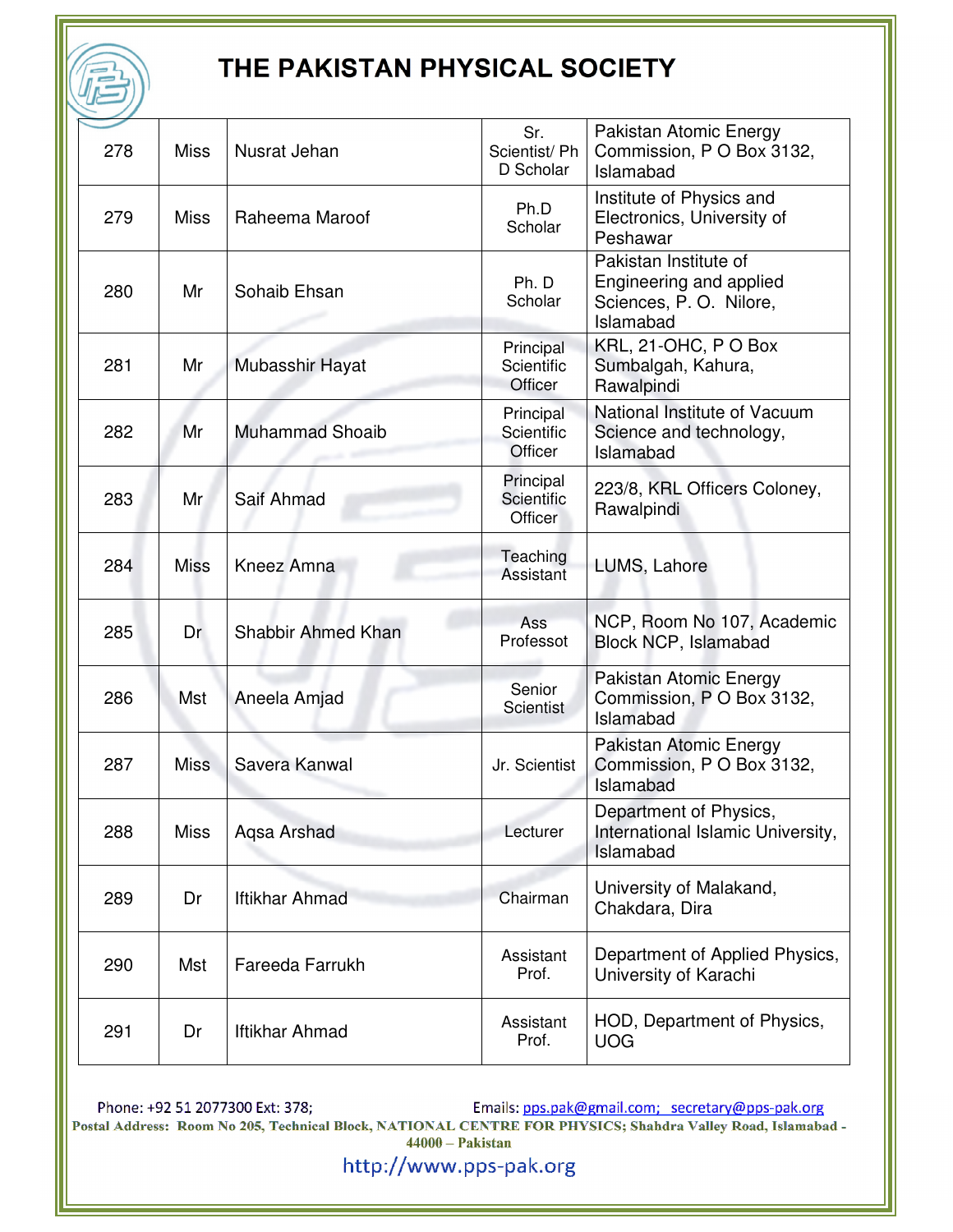盾

| 292              | Mr                                                                                                                                                                                                 | Muhammad Imran Arshad   | Ph <sub>D</sub><br>Scholar         | Department of Physics The<br>Islamia University of<br>Bahawalpur                                                |  |
|------------------|----------------------------------------------------------------------------------------------------------------------------------------------------------------------------------------------------|-------------------------|------------------------------------|-----------------------------------------------------------------------------------------------------------------|--|
| 293              | Mr                                                                                                                                                                                                 | Ali Zaman               | Ph <sub>D</sub><br>Scholar         | <b>COMSATS Institute of</b><br>Information Technology (CIIT),<br>Islamabad                                      |  |
| 294              | Mr                                                                                                                                                                                                 | Abdul Jabbar            | <b>PhD</b><br>Scholar              | Department of Physics,<br><b>International Islamic University</b><br>Islamabad                                  |  |
| 295              | Mr                                                                                                                                                                                                 | <b>Muhammad Fahad</b>   | PhD<br>Scholar                     | Materials Research Laboratory,<br>Institute of Physics and<br>Electronics, University of<br>Peshawar            |  |
| 296              | Mr                                                                                                                                                                                                 | <b>Muhammad Saeed</b>   | PhD<br>Scholar                     | Bahuddin Zakria University,<br>Multan                                                                           |  |
| 297              | Dr                                                                                                                                                                                                 | M Zafar Iqbal           | Professor                          | Department of Physics,<br><b>COMSATS Institute for</b><br>Information Technology,<br>Islamabad.                 |  |
| 298              | Dr                                                                                                                                                                                                 | <b>Hamid Saleem</b>     | DG                                 | National Center for Physics,<br>Islamabad                                                                       |  |
| 299              | Dr                                                                                                                                                                                                 | Khawaja Yaldram         | Professor                          | Preston Institute of Nano<br>Science, and Technology.<br>Preston University, Islamabad                          |  |
| 300              | Mr                                                                                                                                                                                                 | Syed M Aaye Abbas       | Lecturer                           | <b>G C University Faisalabad</b>                                                                                |  |
| 301              | Dr                                                                                                                                                                                                 | <b>Riffat M Qureshi</b> | <b>Director</b>                    | CAAD, NCP                                                                                                       |  |
| 302              | Dr                                                                                                                                                                                                 | Najeeb-ur-Rehman        | Associate<br>Professor             | <b>CIIT Islamabad</b>                                                                                           |  |
| 303              | Mr                                                                                                                                                                                                 | Muhammad Noaman ul Haq  | Senior<br><b>Scientist</b>         | Optics Labs. P. O. Box 1021,<br>Islamabad                                                                       |  |
| 304              | Dr                                                                                                                                                                                                 | <b>Abdul Shakoor</b>    | Assistant<br>Prof.                 | Bahuddin Zakria University,<br>Multan                                                                           |  |
| 305              | Mr                                                                                                                                                                                                 | Syed Mansoor Naqvi      | Ph D<br>Scholar, Sr.<br>M Physicst | Department of Radiology, Aga<br>Khan University & Hospital, P<br>O Box 3500, Stadium Road,<br>Karachi, Pakistan |  |
|                  | Emails: pps.pak@gmail.com; secretary@pps-pak.org<br>Phone: +92 51 2077300 Ext: 378;<br>Postal Address: Room No 205, Technical Block, NATIONAL CENTRE FOR PHYSICS; Shahdra Valley Road, Islamabad - |                         |                                    |                                                                                                                 |  |
| 44000 - Pakistan |                                                                                                                                                                                                    |                         |                                    |                                                                                                                 |  |
|                  | http://www.pps-pak.org                                                                                                                                                                             |                         |                                    |                                                                                                                 |  |